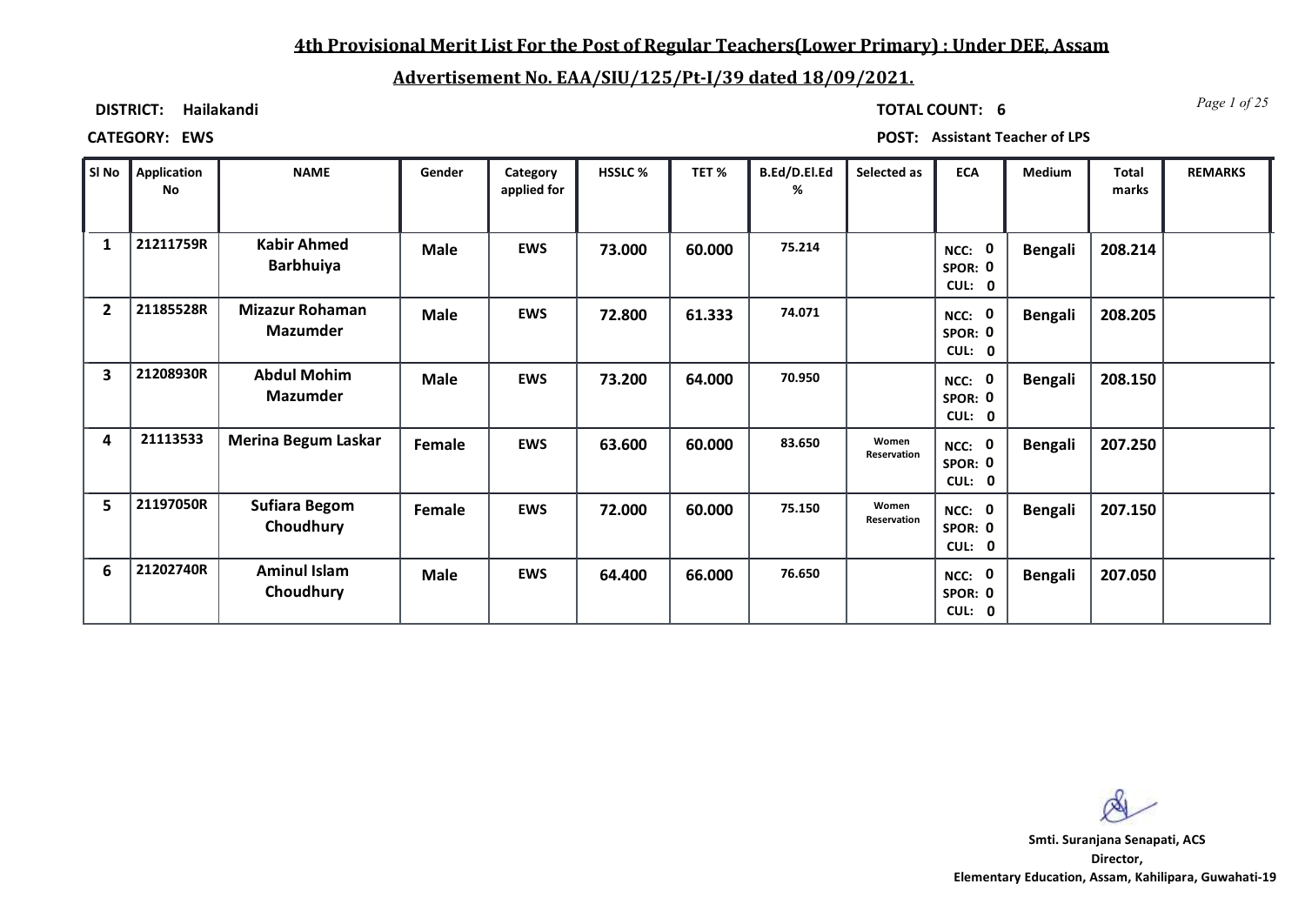|  | <b>TOTAL COUNT:</b> | 4 |
|--|---------------------|---|

| SI No                   | <b>Application</b><br>No | <b>NAME</b>          | Gender      | Category<br>applied for | HSSLC% | TET%   | B.Ed/D.El.Ed<br>% | Selected as          | <b>ECA</b>                  | <b>Medium</b>  | Total<br>marks | <b>REMARKS</b> |
|-------------------------|--------------------------|----------------------|-------------|-------------------------|--------|--------|-------------------|----------------------|-----------------------------|----------------|----------------|----------------|
| 1                       | 21169505R                | <b>Sibasish Das</b>  | <b>Male</b> | OBC/MOBC                | 84.833 | 58.667 | 71.700            |                      | NCC: 0<br>SPOR: 0<br>CUL: 0 | <b>Bengali</b> | 215.200        |                |
| $\overline{2}$          | 21114408                 | <b>Pravati Dutta</b> | Female      | OBC/MOBC                | 76.200 | 58.667 | 79.450            | Women<br>Reservation | NCC: 0<br>SPOR: 0<br>CUL: 0 | <b>Bengali</b> | 214.317        |                |
| 3                       | 21175508R                | Namrata Debnath      | Female      | OBC/MOBC                | 64.800 | 62.000 | 79.100            | Women<br>Reservation | NCC: 0<br>SPOR: 0<br>CUL: 0 | <b>Bengali</b> | 205.900        |                |
| 4                       | 21174603R                | Sunali Paul          | Female      | OBC/MOBC                | 74.200 | 56.000 | 74.800            | Women<br>Reservation | NCC: 0<br>SPOR: 0<br>CUL: 0 | Bengali        | 205.000        |                |
| 5                       | 21117676                 | Anupama Nath         | Female      | OBC/MOBC                | 70.200 | 55.333 | 79.400            | Women<br>Reservation | NCC: 0<br>SPOR: 0<br>CUL: 0 | <b>Bengali</b> | 204.933        |                |
| 6                       | 21212155R                | Narjina Sabnam       | Female      | OBC/MOBC                | 77.600 | 55.333 | 70.571            | Women<br>Reservation | NCC: 0<br>SPOR: 0<br>CUL: 0 | <b>Bengali</b> | 203.505        |                |
| $\overline{\mathbf{z}}$ | 21168197R                | <b>Anup Paul</b>     | <b>Male</b> | OBC/MOBC                | 70.400 | 56.667 | 76.000            |                      | NCC: 0<br>SPOR: 0<br>CUL: 0 | <b>Bengali</b> | 203.067        |                |
| 8                       | 21207909R                | <b>Tinku Dey</b>     | Female      | OBC/MOBC                | 64.600 | 56.667 | 81.100            | Women<br>Reservation | NCC: 0<br>SPOR: 0<br>CUL: 0 | <b>Bengali</b> | 202.367        |                |
| 9                       | 21176993R                | <b>Bichitra Dey</b>  | Female      | OBC/MOBC                | 70.200 | 58.667 | 73.050            | Women<br>Reservation | NCC: 0<br>SPOR: 0<br>CUL: 0 | <b>Bengali</b> | 201.917        |                |

 $\infty$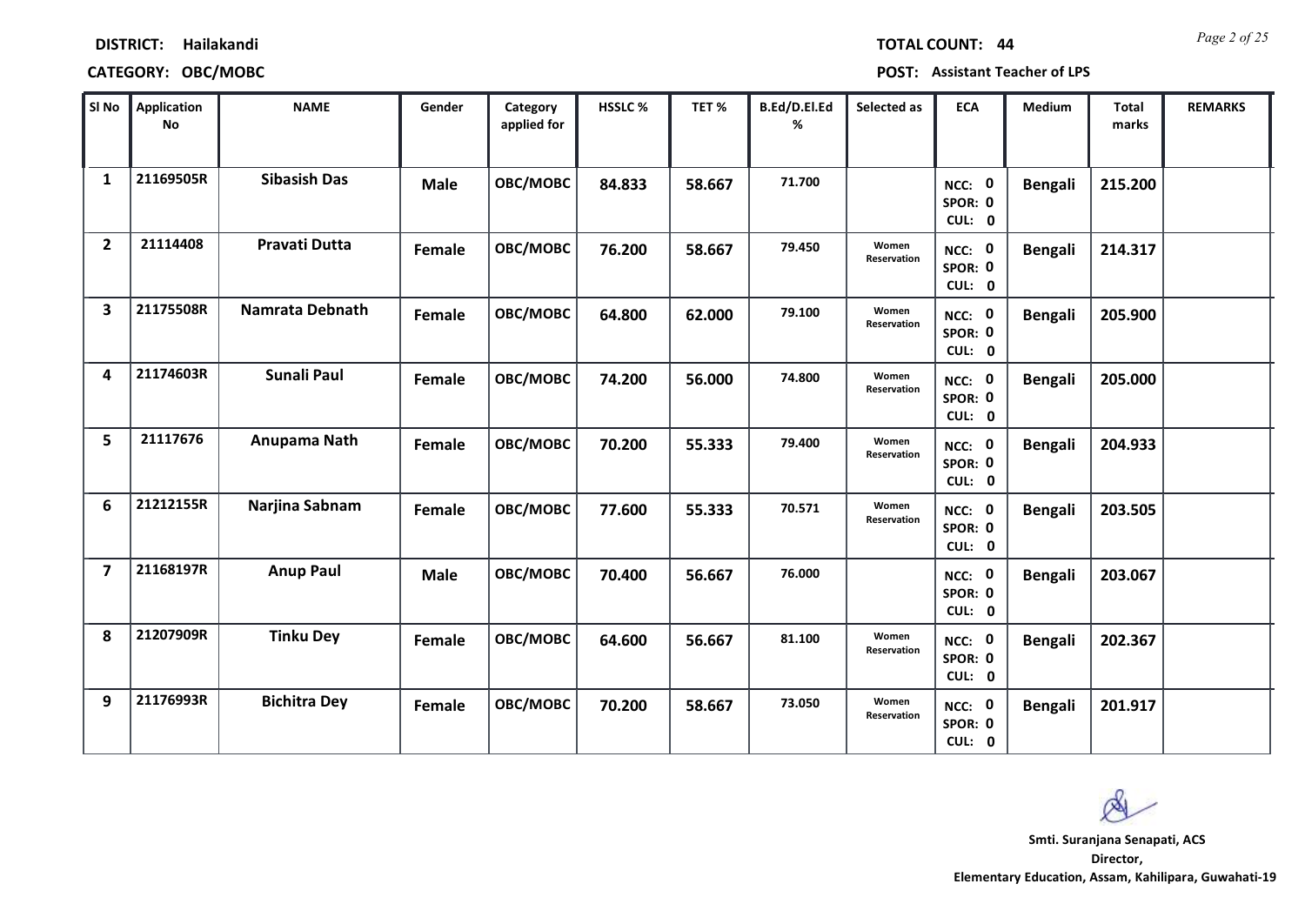| <b>TOTAL COUNT:</b> |  |  | 44 |
|---------------------|--|--|----|
|                     |  |  |    |

| SI No | <b>Application</b><br>No | <b>NAME</b>          | Gender      | Category<br>applied for | HSSLC % | TET%   | B.Ed/D.El.Ed<br>% | Selected as          | <b>ECA</b>                         | Medium         | <b>Total</b><br>marks | <b>REMARKS</b> |
|-------|--------------------------|----------------------|-------------|-------------------------|---------|--------|-------------------|----------------------|------------------------------------|----------------|-----------------------|----------------|
| 10    | 21199665R                | <b>Bipasha Sinha</b> | Female      | OBC/MOBC                | 60.600  | 70.667 | 68.950            | Women<br>Reservation | NCC: 0<br>SPOR: 0<br>CUL: 0        | <b>Bengali</b> | 200.217               |                |
| 11    | 21199486R                | <b>Nipa Debnath</b>  | Female      | OBC/MOBC                | 67.400  | 56.667 | 75.750            | Women<br>Reservation | NCC: 0<br>SPOR: 0<br>CUL: 0        | <b>Bengali</b> | 199.817               |                |
| 12    | 21175010R                | Debarshi Dey         | <b>Male</b> | OBC/MOBC                | 65.600  | 60.000 | 73.286            |                      | <b>NCC: 0</b><br>SPOR: 0<br>CUL: 0 | <b>Bengali</b> | 198.886               |                |
| 13    | 21100613                 | Payal Saha           | Female      | OBC/MOBC                | 58.800  | 59.333 | 79.857            | Women<br>Reservation | NCC: 0<br>SPOR: 0<br>CUL: 0        | <b>Bengali</b> | 197.990               |                |
| 14    | 21156902                 | <b>Bidyut Dey</b>    | <b>Male</b> | OBC/MOBC                | 60.000  | 70.000 | 67.486            |                      | NCC: 0<br>SPOR: 0<br>CUL: 0        | <b>Bengali</b> | 197.486               |                |
| 15    | 21104437                 | Anuradha Singha      | Female      | OBC/MOBC                | 60.400  | 64.667 | 72.357            | Women<br>Reservation | NCC: 0<br>SPOR: 0<br>CUL: 0        | <b>Bengali</b> | 197.424               |                |
| 16    | 21105020                 | <b>Pinky Paul</b>    | Female      | OBC/MOBC                | 60.200  | 64.667 | 71.857            | Women<br>Reservation | NCC: 0<br>SPOR: 0<br>CUL: 0        | <b>Bengali</b> | 196.724               |                |
| 17    | 21104668                 | Sampa Chanda         | Female      | OBC/MOBC                | 59.800  | 65.333 | 71.571            | Women<br>Reservation | NCC: 0<br>SPOR: 0<br>CUL: 0        | <b>Bengali</b> | 196.705               |                |
| 18    | 21102099                 | <b>Arobindo Paul</b> | <b>Male</b> | OBC/MOBC                | 56.400  | 62.667 | 76.514            |                      | NCC: 0<br>SPOR: 0<br>CUL: 0        | <b>Bengali</b> | 195.581               |                |

 $\infty$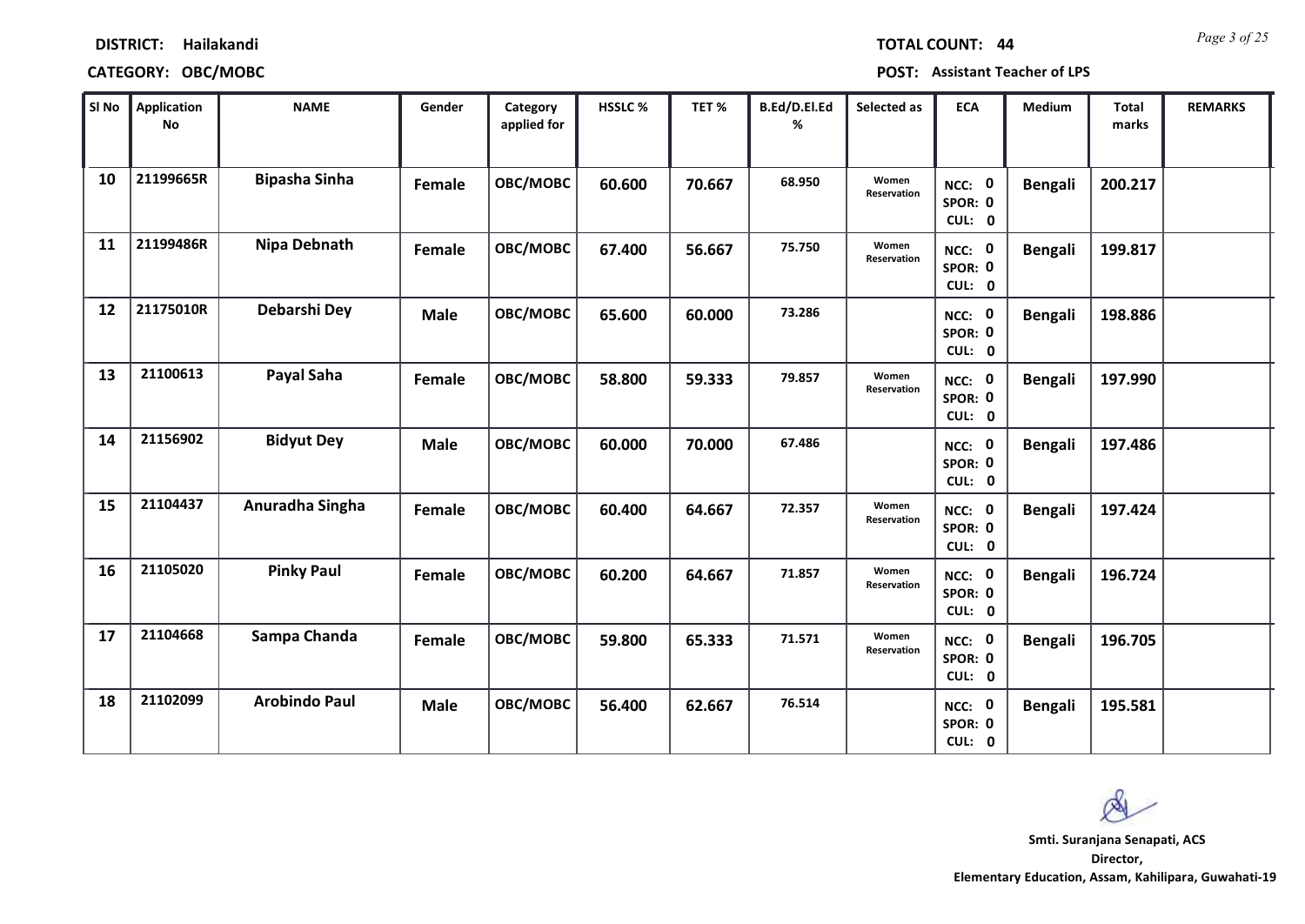| <b>TOTAL COUNT:</b> |  |  | 44 |
|---------------------|--|--|----|
|                     |  |  |    |

### **CATEGORY: OBC/MOBC POST: Assistant Teacher of LPS**

| SI No | <b>Application</b><br>No | <b>NAME</b>                  | Gender      | Category<br>applied for | HSSLC% | TET%   | B.Ed/D.El.Ed<br>% | Selected as | <b>ECA</b>                  | Medium         | <b>Total</b><br>marks | <b>REMARKS</b> |
|-------|--------------------------|------------------------------|-------------|-------------------------|--------|--------|-------------------|-------------|-----------------------------|----------------|-----------------------|----------------|
| 19    | 21129287                 | <b>Farida Sultana Ansary</b> | Female      | OBC/MOBC                | 57.000 | 64.000 | 74.286            |             | NCC: 0<br>SPOR: 0<br>CUL: 0 | <b>Bengali</b> | 195.286               |                |
| 20    | 21107667                 | <b>Suparna Nath</b>          | Female      | OBC/MOBC                | 56.200 | 62.667 | 75.500            |             | NCC: 0<br>SPOR: 0<br>CUL: 0 | <b>Bengali</b> | 194.367               |                |
| 21    | 21113591                 | <b>Dhananjoy Paul</b>        | <b>Male</b> | OBC/MOBC                | 60.600 | 62.000 | 71.657            |             | NCC: 0<br>SPOR: 0<br>CUL: 0 | <b>Bengali</b> | 194.257               |                |
| 22    | 21113845                 | <b>Namita Nath</b>           | Female      | OBC/MOBC                | 49.000 | 64.667 | 80.429            |             | NCC: 0<br>SPOR: 0<br>CUL: 0 | <b>Bengali</b> | 194.095               |                |
| 23    | 21117643                 | <b>Awlad Hussain</b>         | <b>Male</b> | OBC/MOBC                | 49.400 | 66.667 | 78.000            |             | NCC: 0<br>SPOR: 0<br>CUL: 0 | <b>Bengali</b> | 194.067               |                |
| 24    | 21123206                 | Panna Paul                   | <b>Male</b> | OBC/MOBC                | 53.600 | 70.000 | 70.457            |             | NCC: 0<br>SPOR: 0<br>CUL: 0 | <b>Bengali</b> | 194.057               |                |
| 25    | 21104975                 | <b>Swapna Das</b>            | Female      | OBC/MOBC                | 58.600 | 56.000 | 79.429            |             | NCC: 0<br>SPOR: 0<br>CUL: 0 | <b>Bengali</b> | 194.029               |                |
| 26    | 21106222                 | <b>Shiv Paul</b>             | <b>Male</b> | OBC/MOBC                | 55.800 | 60.000 | 78.214            |             | NCC: 0<br>SPOR: 0<br>CUL: 0 | <b>Bengali</b> | 194.014               |                |
| 27    | 21115773                 | Shilpi Rani Nath             | Female      | OBC/MOBC                | 58.000 | 62.000 | 74.000            |             | NCC: 0<br>SPOR: 0<br>CUL: 0 | <b>Bengali</b> | 194.000               |                |

 $\infty$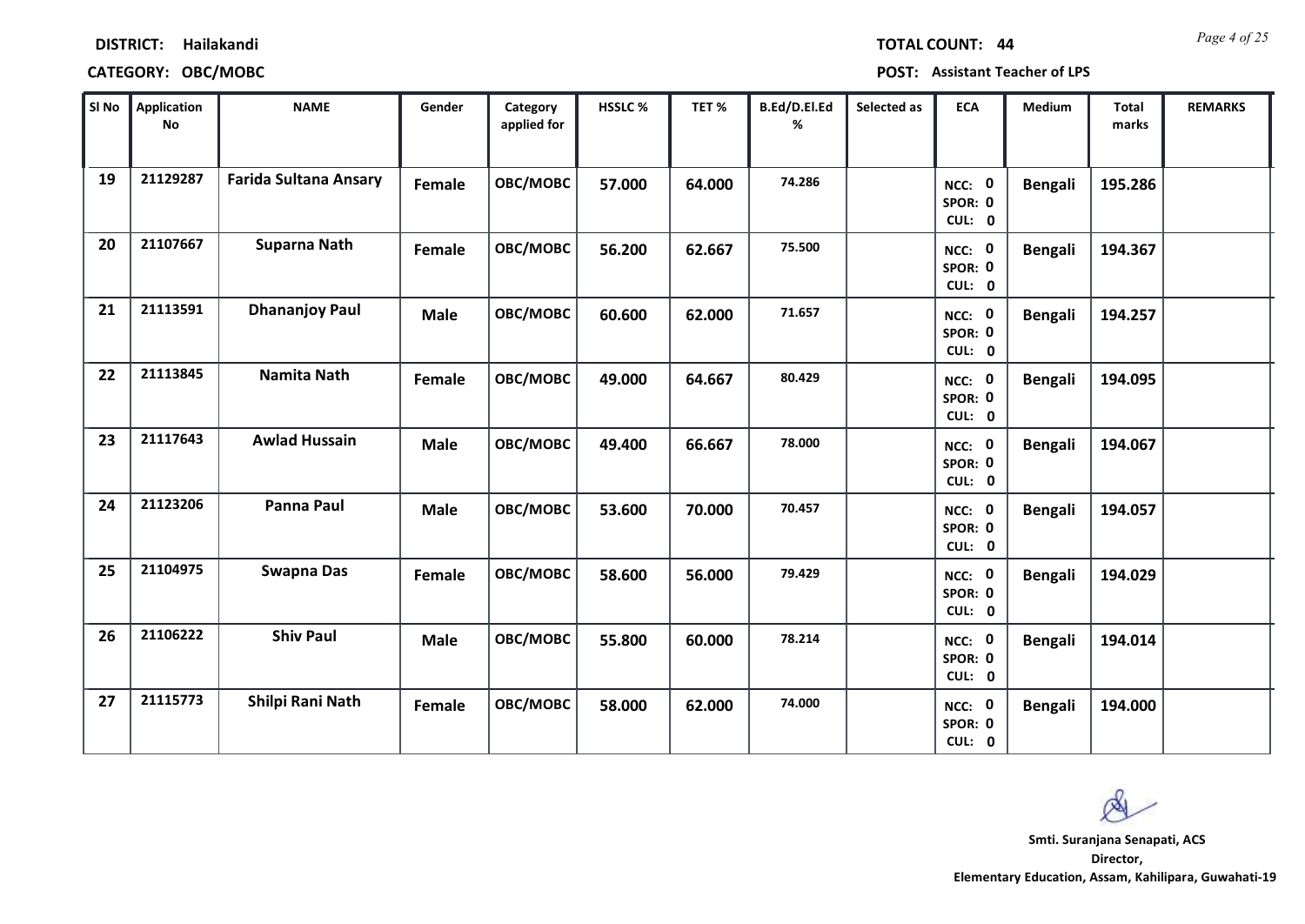|  |  | <b>TOTAL COUNT: 44</b> |
|--|--|------------------------|
|  |  |                        |

| SI No | <b>Application</b><br>No | <b>NAME</b>                    | Gender      | Category<br>applied for | HSSLC % | TET%   | B.Ed/D.El.Ed<br>% | Selected as | <b>ECA</b>                  | Medium         | <b>Total</b><br>marks | <b>REMARKS</b> |
|-------|--------------------------|--------------------------------|-------------|-------------------------|---------|--------|-------------------|-------------|-----------------------------|----------------|-----------------------|----------------|
| 28    | 21121558                 | Kalyani Chanda                 | Female      | OBC/MOBC                | 54.400  | 64.667 | 74.857            |             | NCC: 0<br>SPOR: 0<br>CUL: 0 | <b>Bengali</b> | 193.924               |                |
| 29    | 21104008                 | <b>Bishnu Prasad Sinha</b>     | <b>Male</b> | OBC/MOBC                | 51.200  | 70.667 | 72.000            |             | NCC: 0<br>SPOR: 0<br>CUL: 0 | <b>Bengali</b> | 193.867               |                |
| 30    | 21164219                 | <b>Bishal Kanti Nath</b>       | <b>Male</b> | OBC/MOBC                | 55.800  | 69.333 | 68.686            |             | NCC: 0<br>SPOR: 0<br>CUL: 0 | <b>Bengali</b> | 193.819               |                |
| 31    | 21169925R                | <b>Md Abdul Sahid</b><br>Ahmed | <b>Male</b> | OBC/MOBC                | 61.200  | 55.333 | 77.214            |             | NCC: 0<br>SPOR: 0<br>CUL: 0 | <b>Bengali</b> | 193.748               |                |
| 32    | 21137052                 | Dipa Debnath                   | Female      | OBC/MOBC                | 51.800  | 66.667 | 75.214            |             | NCC: 0<br>SPOR: 0<br>CUL: 0 | <b>Bengali</b> | 193.681               |                |
| 33    | 21127466                 | <b>Mitali Dey</b>              | Female      | OBC/MOBC                | 49.400  | 67.333 | 76.929            |             | NCC: 0<br>SPOR: 0<br>CUL: 0 | <b>Bengali</b> | 193.662               |                |
| 34    | 21109473                 | <b>Fozrul Islam</b>            | <b>Male</b> | OBC/MOBC                | 54.400  | 69.333 | 69.929            |             | NCC: 0<br>SPOR: 0<br>CUL: 0 | <b>Bengali</b> | 193.662               |                |
| 35    | 21158190                 | <b>Ikbal Hussain</b>           | <b>Male</b> | OBC/MOBC                | 62.200  | 69.333 | 62.114            |             | NCC: 0<br>SPOR: 0<br>CUL: 0 | <b>Bengali</b> | 193.648               |                |
| 36    | 21105168                 | <b>Uttara Nath</b>             | Female      | OBC/MOBC                | 60.800  | 63.333 | 69.500            |             | NCC: 0<br>SPOR: 0<br>CUL: 0 | <b>Bengali</b> | 193.633               |                |

 $\infty$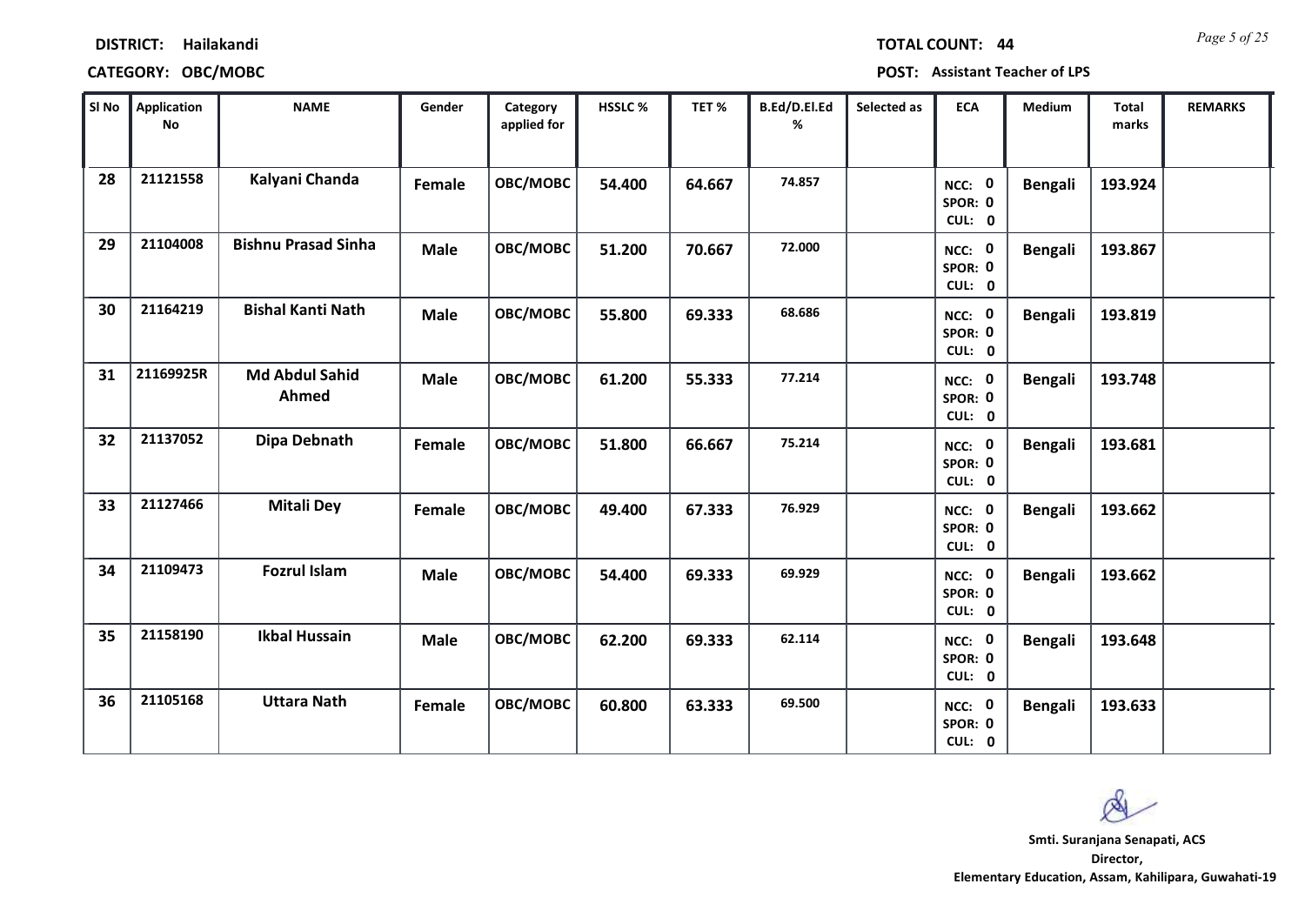|  | TOTAL COUNT: |  | 44 |
|--|--------------|--|----|
|  |              |  |    |

| SI No | <b>Application</b><br>No | <b>NAME</b>              | Gender      | Category<br>applied for | HSSLC % | TET %  | B.Ed/D.El.Ed<br>% | Selected as | <b>ECA</b>                  | <b>Medium</b>  | <b>Total</b><br>marks | <b>REMARKS</b> |
|-------|--------------------------|--------------------------|-------------|-------------------------|---------|--------|-------------------|-------------|-----------------------------|----------------|-----------------------|----------------|
| 37    | 21163788                 | <b>Ambarish Debnath</b>  | <b>Male</b> | OBC/MOBC                | 52.200  | 72.000 | 69.400            |             | NCC: 0<br>SPOR: 0<br>CUL: 0 | <b>Bengali</b> | 193.600               |                |
| 38    | 21166514R                | Mousumi Rani Nath        | Female      | OBC/MOBC                | 74.400  | 55.333 | 63.857            |             | NCC: 0<br>SPOR: 0<br>CUL: 0 | <b>Bengali</b> | 193.590               |                |
| 39    | 21104422                 | Sushmita Nath            | Female      | OBC/MOBC                | 62.000  | 55.333 | 76.253            |             | NCC: 0<br>SPOR: 0<br>CUL: 0 | <b>Bengali</b> | 193.586               |                |
| 40    | 21118898                 | <b>Smita Das</b>         | Female      | OBC/MOBC                | 46.800  | 66.000 | 80.786            |             | NCC: 0<br>SPOR: 0<br>CUL: 0 | <b>Bengali</b> | 193.586               |                |
| 41    | 21119132                 | <b>Ashok Kumar Sinha</b> | <b>Male</b> | OBC/MOBC                | 56.600  | 61.333 | 75.643            |             | NCC: 0<br>SPOR: 0<br>CUL: 0 | <b>Bengali</b> | 193.576               |                |
| 42    | 21122286                 | Sabita Shil              | Female      | OBC/MOBC                | 55.200  | 62.000 | 76.357            |             | NCC: 0<br>SPOR: 0<br>CUL: 0 | <b>Bengali</b> | 193.557               |                |
| 43    | 21197920R                | Sunayana Paul            | Female      | OBC/MOBC                | 60.000  | 57.333 | 76.214            |             | NCC: 0<br>SPOR: 0<br>CUL: 0 | <b>Bengali</b> | 193.548               |                |
| 44    | 21103064                 | <b>Rumi Verma</b>        | Female      | OBC/MOBC                | 59.200  | 57.333 | 77.000            |             | NCC: 0<br>SPOR: 0<br>CUL: 0 | <b>Bengali</b> | 193.533               |                |

 $\infty$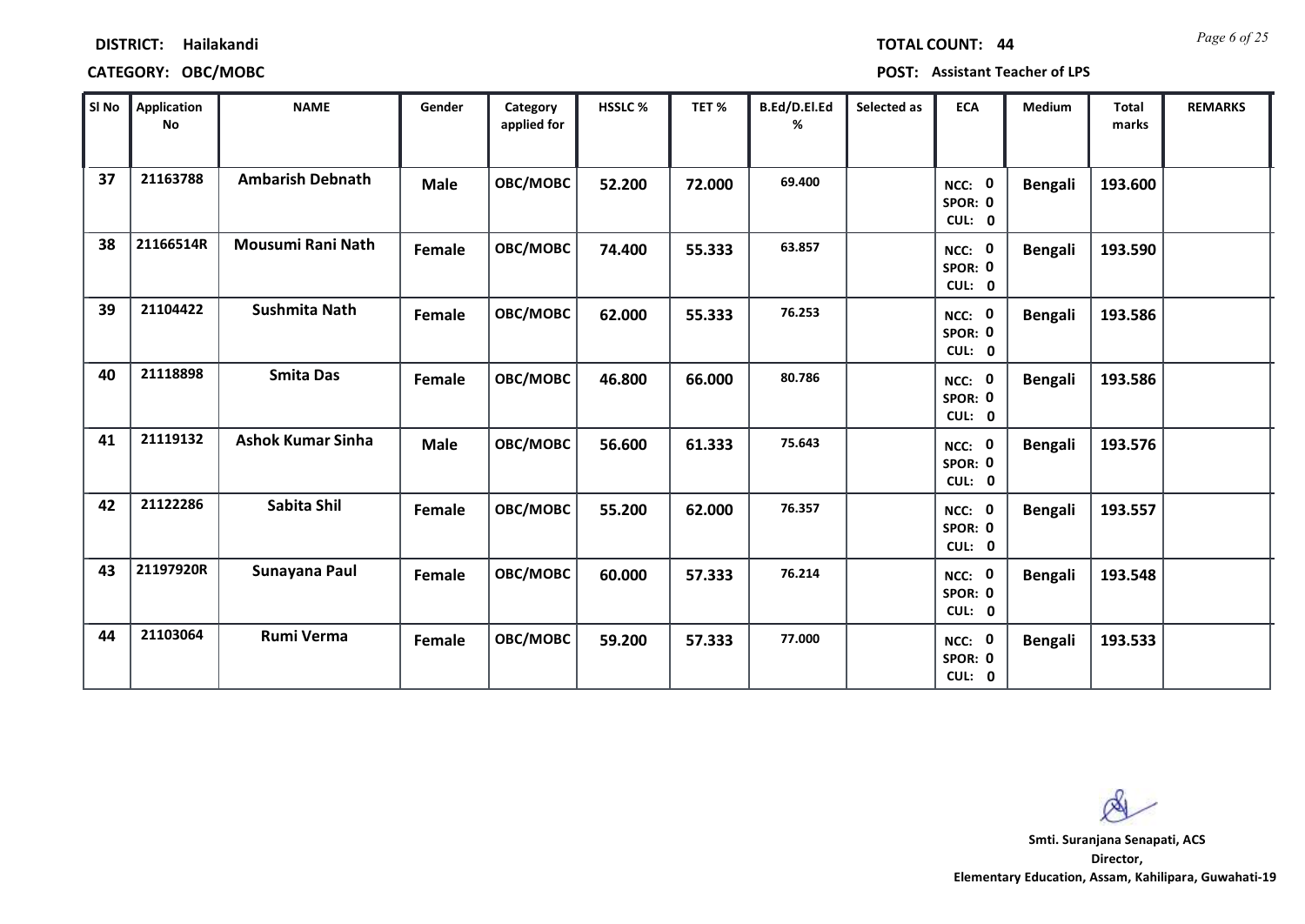| <b>TOTAL COUNT:</b> |  |  | 1. |
|---------------------|--|--|----|
|                     |  |  |    |

| SI No                   | <b>Application</b><br>No | <b>NAME</b>          | Gender        | Category<br>applied for | HSSLC % | TET %  | B.Ed/D.El.Ed<br>% | Selected as          | <b>ECA</b>                     | <b>Medium</b>   | <b>Total</b><br>marks | <b>REMARKS</b> |
|-------------------------|--------------------------|----------------------|---------------|-------------------------|---------|--------|-------------------|----------------------|--------------------------------|-----------------|-----------------------|----------------|
| $\mathbf{1}$            | 21171485R                | <b>Momi Meitei</b>   | Female        | OBC/MOBC                | 74.200  | 57.333 | 79.357            | Women<br>Reservation | NCC: 0<br>SPOR: 0<br>CUL: 0    | Manipuri        | 210.890               |                |
| $\overline{2}$          | 21167777R                | Monoj Kumar Singha   | <b>Male</b>   | OBC/MOBC                | 79.000  | 55.333 | 72.400            |                      | NCC: 0<br>SPOR: 0<br>CUL: 0    | Manipuri        | 206.733               |                |
| 3                       | 21163729                 | H Monalisha Singha   | Female        | OBC/MOBC                | 63.400  | 66.000 | 74.278            | Women<br>Reservation | NCC: 0<br>SPOR: 0<br>CUL: 0    | Manipuri        | 203.678               |                |
| 4                       | 21177190R                | Sushma Singha        | Female        | OBC/MOBC                | 74.000  | 61.333 | 67.900            | Women<br>Reservation | NCC: 0<br>SPOR: 0<br>CUL: 0    | Manipuri        | 203.233               |                |
| 5                       | 21174361R                | S Madhuri Singha     | Female        | OBC/MOBC                | 61.000  | 70.667 | 70.550            | Women<br>Reservation | NCC: 0<br>SPOR: 0<br>CUL: 0    | Manipuri        | 202.217               |                |
| 6                       | 21187408R                | A Bedabati Sharma    | Female        | OBC/MOBC                | 70.200  | 55.333 | 74.850            |                      | NCC: 0<br>SPOR: 0<br>CUL: 0    | Manipuri        | 200.383               |                |
| $\overline{\mathbf{z}}$ | 21167520R                | <b>Sunita Singha</b> | <b>Female</b> | OBC/MOBC                | 66.400  | 59.333 | 73.857            |                      | NCC: 0<br>SPOR: 0<br>CUL: 0    | <b>Manipuri</b> | 199.590               |                |
| 8                       | 21177399R                | L Chinglemba Singha  | <b>Male</b>   | OBC/MOBC                | 62.400  | 67.333 | 69.700            |                      | NCC: 0<br>SPOR: 0<br>CUL: 0    | Manipuri        | 199.433               |                |
| 9                       | 21108334                 | K Rejina Singha      | Female        | OBC/MOBC                | 64.000  | 56.000 | 79.000            |                      | 0<br>NCC:<br>SPOR: 0<br>CUL: 0 | <b>Manipuri</b> | 199.000               |                |

 $\infty$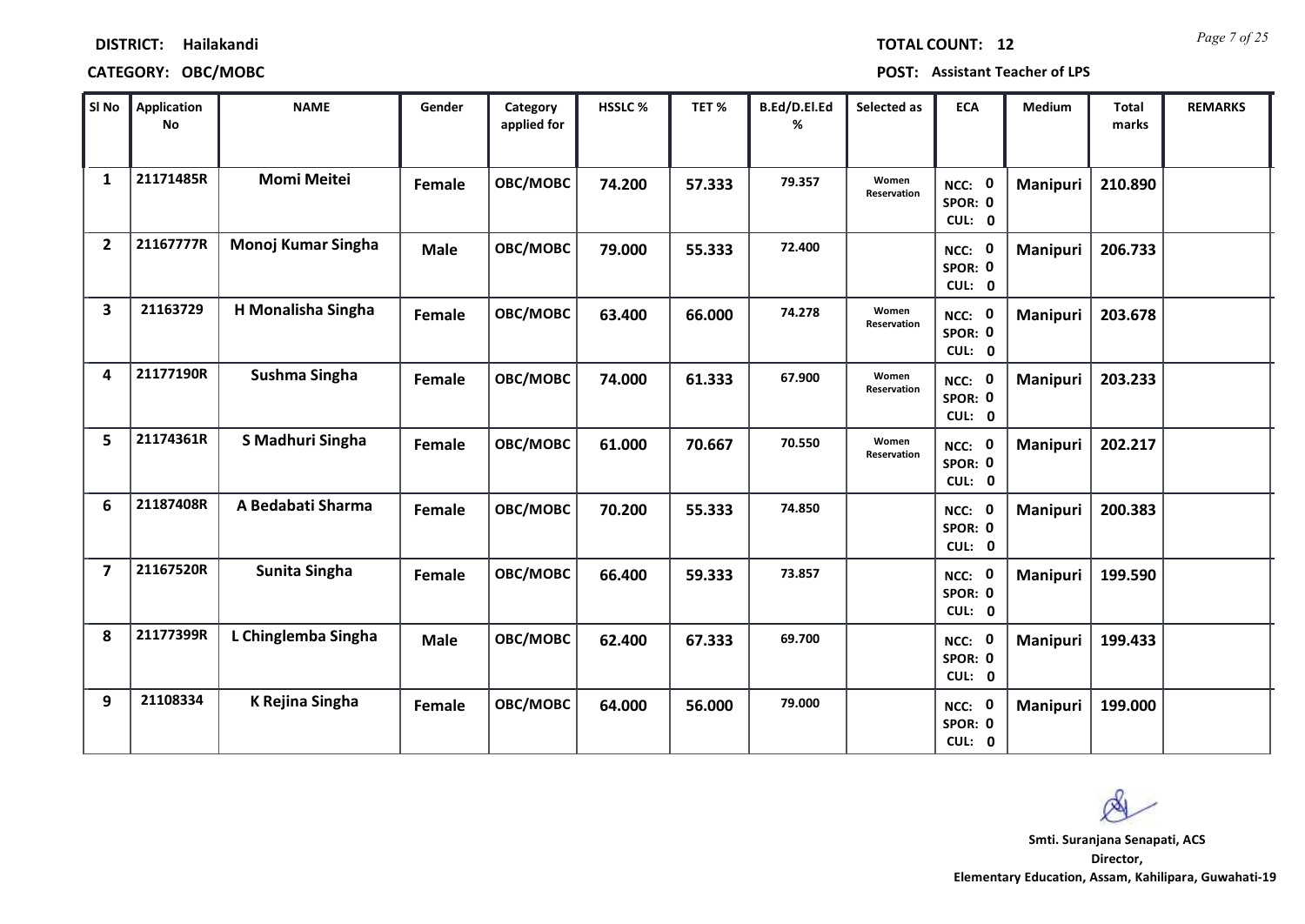*Page 8 of 25* **TOTAL COUNT: 12**

**DISTRICT: Hailakandi**

### **CATEGORY: OBC/MOBC POST: Assistant Teacher of LPS**

| SI No | Application<br>No | <b>NAME</b>          | Gender        | Category<br>applied for | <b>HSSLC %</b> | TET %  | B.Ed/D.El.Ed<br>% | Selected as | <b>ECA</b>                       | <b>Medium</b>   | <b>Total</b><br>marks | <b>REMARKS</b> |
|-------|-------------------|----------------------|---------------|-------------------------|----------------|--------|-------------------|-------------|----------------------------------|-----------------|-----------------------|----------------|
| 10    | 21112173          | Ph Bijyeta Sharma    | Female        | OBC/MOBC                | 54.000         | 65.333 | 78.143            |             | 0<br>NCC:<br>SPOR: 0<br>CUL: 0   | <b>Manipuri</b> | 197.476               |                |
| 11    | 21112182          | N Ranjana Singha     | Female        | OBC/MOBC                | 65.400         | 57.333 | 73.571            |             | - 0<br>NCC:<br>SPOR: 0<br>CUL: 0 | Manipuri        | 196.305               |                |
| 12    | 21104326          | H Shanti Rani Singha | <b>Female</b> | OBC/MOBC                | 58.000         | 64.667 | 72.100            |             | 0<br>NCC:<br>SPOR: 0<br>CUL: 0   | <b>Manipuri</b> | 194.767               |                |

 $\infty$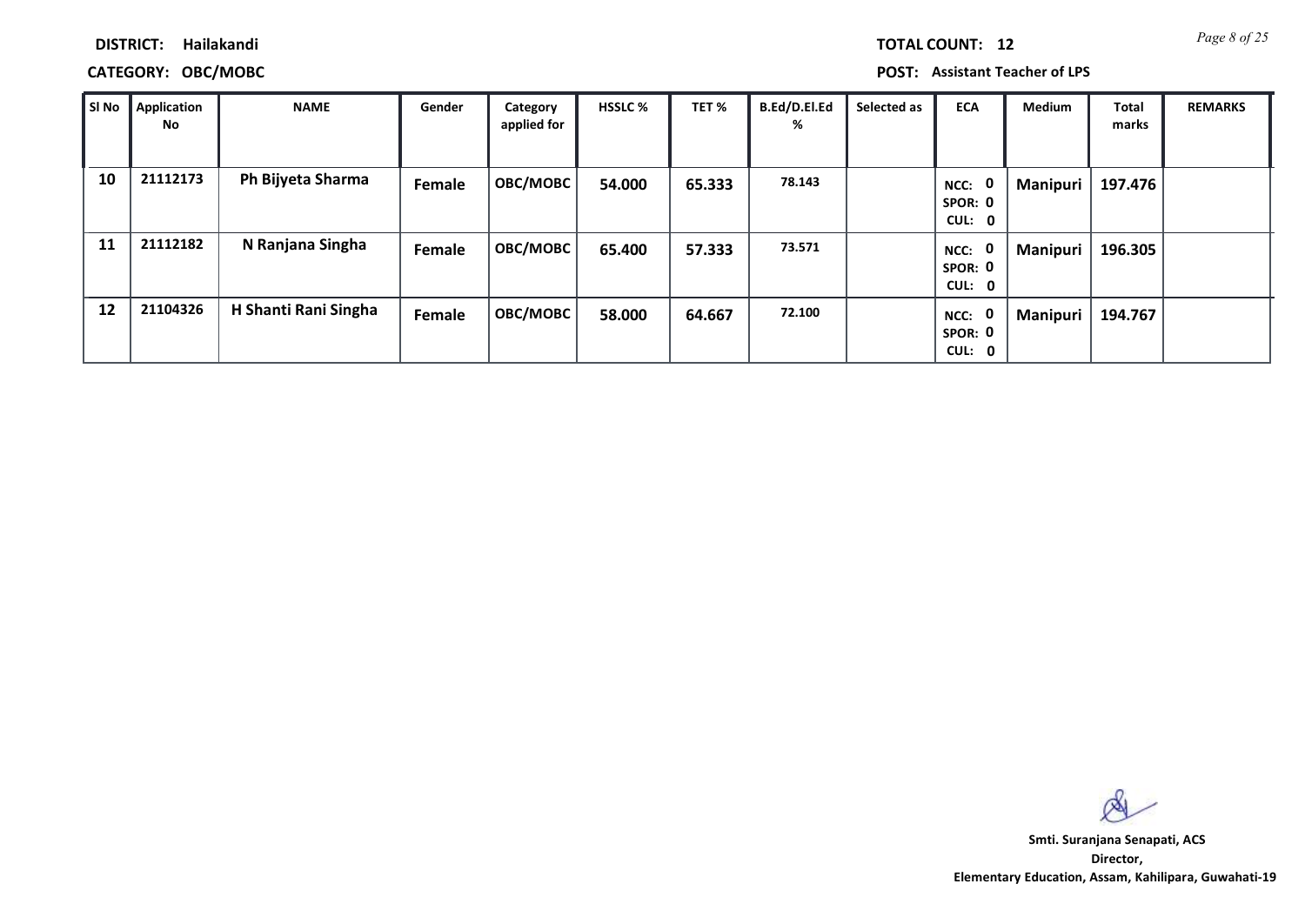*Page 9 of 25* **TOTAL COUNT: 11**

| SI No                   | <b>Application</b><br>No | <b>NAME</b>                              | Gender        | Category<br>applied for | HSSLC % | TET %  | B.Ed/D.El.Ed<br>% | Selected as          | <b>ECA</b>                  | Medium         | Total<br>marks | <b>REMARKS</b>         |
|-------------------------|--------------------------|------------------------------------------|---------------|-------------------------|---------|--------|-------------------|----------------------|-----------------------------|----------------|----------------|------------------------|
| $\mathbf{1}$            | 21210251R                | <b>Monowara Begom</b><br><b>Mazumder</b> | <b>Female</b> | <b>UR</b><br>PwD        | 62.400  | 63.333 | 76.143            | Women<br>Reservation | NCC: 0<br>SPOR: 0<br>CUL: 0 | <b>Bengali</b> | 201.876        | <b>PwD</b><br>Withheld |
| $\overline{2}$          | 21128351                 | <b>Kabir Uddin</b>                       | <b>Male</b>   | <b>UR</b><br>PwD        | 53.600  | 61.333 | 79.714            |                      | NCC: 0<br>SPOR: 0<br>CUL: 0 | <b>Bengali</b> | 194.648        | <b>PwD</b><br>Withheld |
| $\overline{\mathbf{3}}$ | 21102293                 | <b>Mashuk Ahmed</b><br><b>Mazumder</b>   | <b>Male</b>   | <b>EWS</b><br>PwD       | 53.800  | 61.333 | 78.286            |                      | NCC: 0<br>SPOR: 0<br>CUL: 0 | <b>Bengali</b> | 193.419        | <b>PwD</b><br>Withheld |
| 4                       | 21175636R                | Atikur Rahman Laskar                     | <b>Male</b>   | <b>EWS</b><br>PwD       | 54.600  | 61.333 | 74.214            |                      | NCC: 0<br>SPOR: 0<br>CUL: 0 | <b>Bengali</b> | 190.148        | PwD<br>Withheld        |
| 5                       | 21167953R                | <b>Gulap Hussain Laskar</b>              | <b>Male</b>   | <b>EWS</b><br>PwD       | 61.600  | 55.333 | 71.929            |                      | NCC: 0<br>SPOR: 0<br>CUL: 0 | <b>Bengali</b> | 188.862        | <b>PwD</b><br>Withheld |
| 6                       | 21104950                 | <b>Dilwar Hussain</b><br>Choudhury       | <b>Male</b>   | <b>EWS</b><br>PwD       | 51.600  | 62.000 | 73.857            |                      | NCC: 0<br>SPOR: 0<br>CUL: 0 | <b>Bengali</b> | 187.457        | <b>PwD</b><br>Withheld |
| $\overline{\mathbf{z}}$ | 21120885                 | <b>Anwarul Islam Laskar</b>              | <b>Male</b>   | <b>EWS</b><br>PwD       | 52.000  | 65.333 | 69.468            |                      | NCC: 0<br>SPOR: 0<br>CUL: 0 | Bengali        | 186.802        | PwD<br>Withheld        |
| 8                       | 21101172                 | <b>Abutayeeb Md</b><br>Ikrama Laskar     | <b>Male</b>   | <b>UR</b><br>PwD        | 50.600  | 61.333 | 71.643            |                      | NCC: 0<br>SPOR: 0<br>CUL: 0 | <b>Bengali</b> | 183.576        | <b>PwD</b><br>Withheld |
| 9                       | 21120998                 | <b>Abdus Salam</b><br><b>Barbhuiya</b>   | <b>Male</b>   | <b>UR</b><br>PwD        | 53.800  | 62.667 | 65.620            |                      | NCC: 0<br>SPOR: 0<br>CUL: 0 | Bengali        | 182.087        | <b>PwD</b><br>Withheld |

Ø **Smti. Suranjana Senapati, ACS**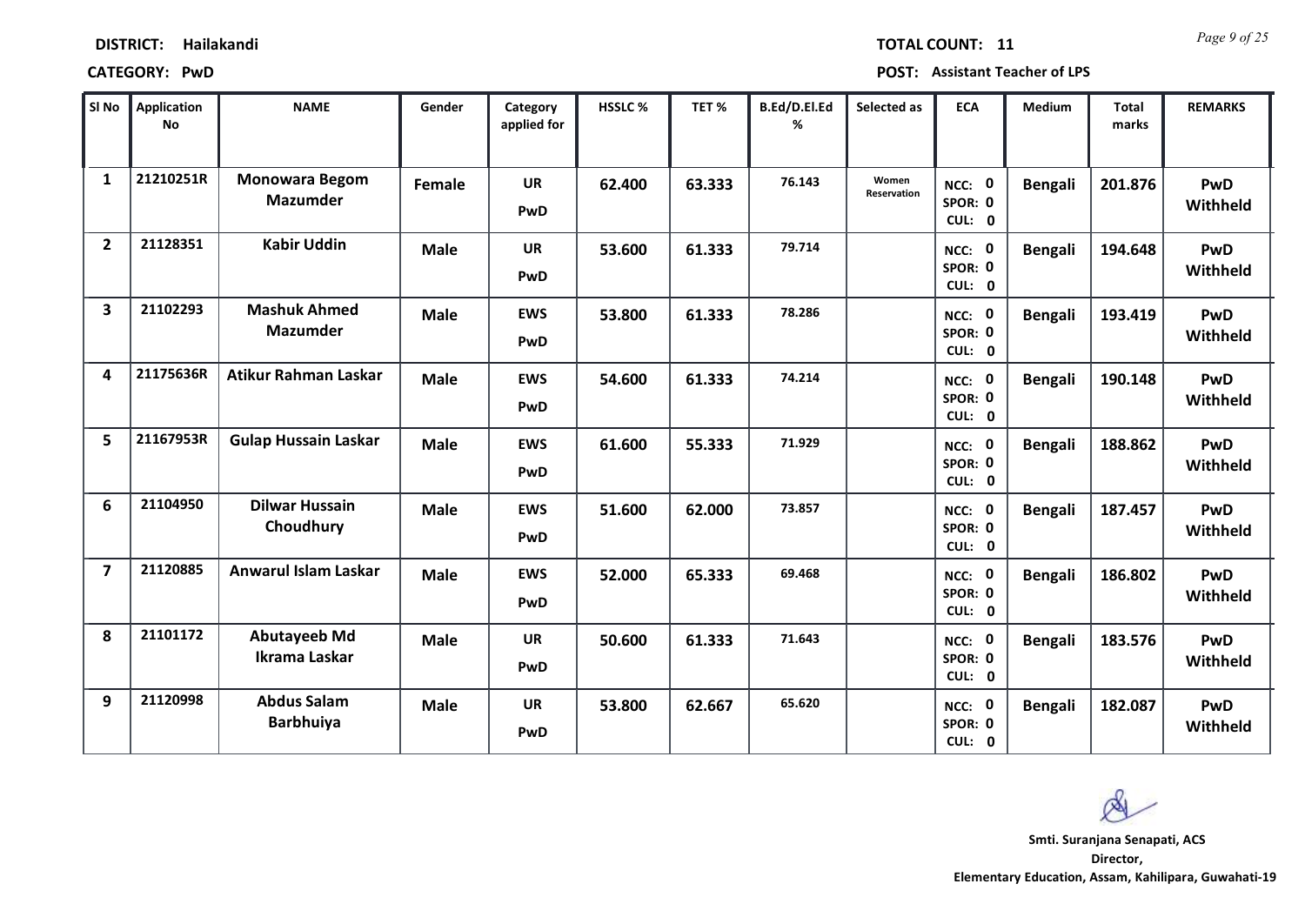*Page 10 of 25* **TOTAL COUNT: 11**

**DISTRICT: Hailakandi**

**CATEGORY: PwD POST: Assistant Teacher of LPS**

| SI No | Application<br>No | <b>NAME</b>        | Gender      | Category<br>applied for | <b>HSSLC %</b> | TET %  | B.Ed/D.El.Ed<br>% | Selected as | <b>ECA</b>                               | Medium  | <b>Total</b><br>marks | <b>REMARKS</b>         |
|-------|-------------------|--------------------|-------------|-------------------------|----------------|--------|-------------------|-------------|------------------------------------------|---------|-----------------------|------------------------|
| 10    | 21106580          | <b>Nirupam Das</b> | <b>Male</b> | <b>SC</b><br><b>PwD</b> | 49.600         | 64.000 | 64.000            |             | $\mathbf 0$<br>NCC:<br>SPOR: 0<br>CUL: 0 | Bengali | 177.600               | <b>PwD</b><br>Withheld |
| 11    | 21107101          | Dipankar Roy       | <b>Male</b> | <b>SC</b><br><b>PwD</b> | 47.000         | 59.333 | 67.857            |             | 0<br>NCC:<br>SPOR: 0<br>CUL: 0           | Bengali | 174.190               | <b>PwD</b><br>Withheld |

 $\infty$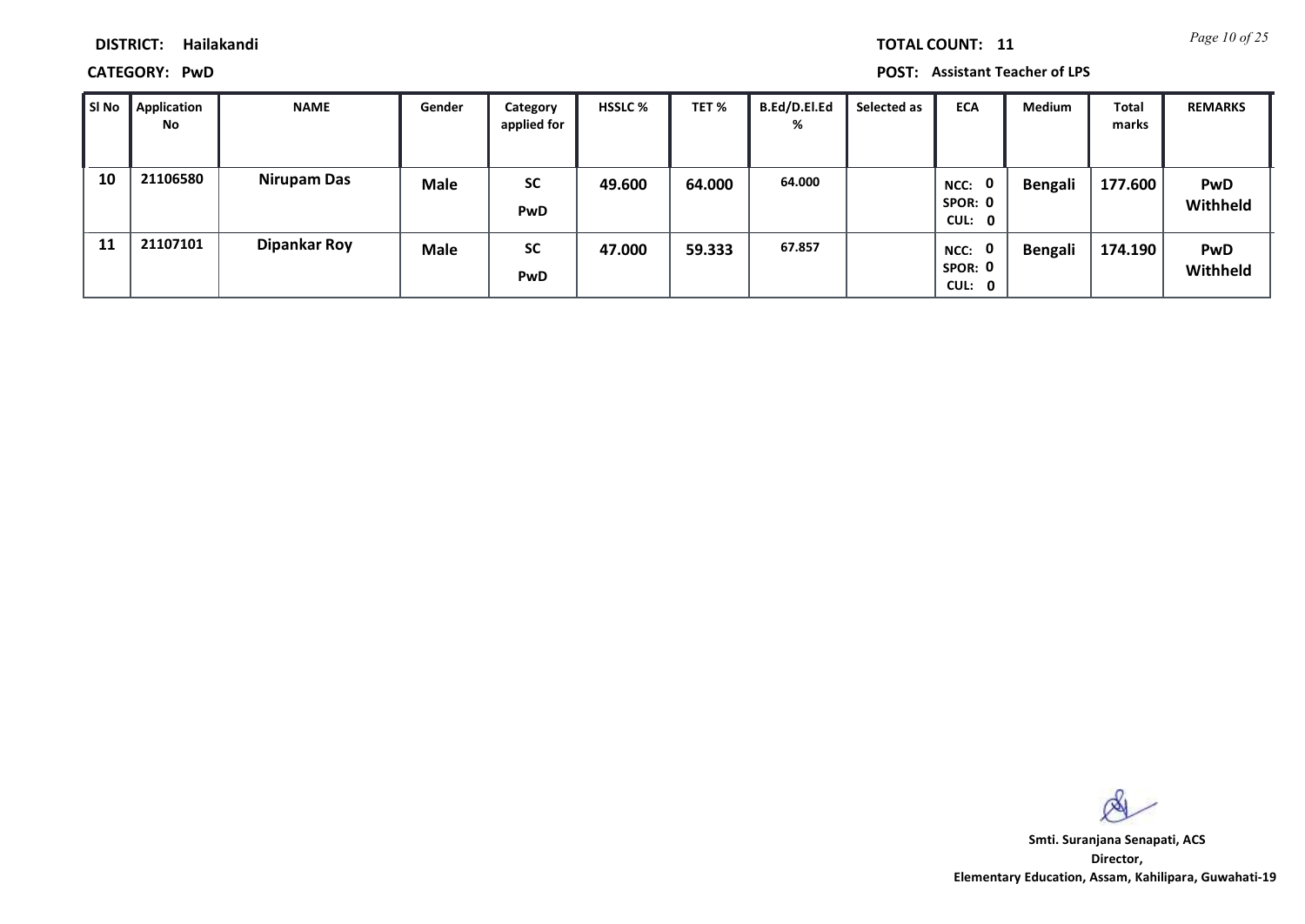*Page 11 of 25* **TOTAL COUNT: 59**

| SI No                   | <b>Application</b><br>No | <b>NAME</b>                 | Gender      | Category<br>applied for | <b>HSSLC%</b> | TET %  | B.Ed/D.El.Ed<br>% | Selected as          | <b>ECA</b>                  | Medium         | <b>Total</b><br>marks | <b>REMARKS</b> |
|-------------------------|--------------------------|-----------------------------|-------------|-------------------------|---------------|--------|-------------------|----------------------|-----------------------------|----------------|-----------------------|----------------|
| $\mathbf{1}$            | 21102240                 | Apu Suklabaidya             | <b>Male</b> | <b>SC</b>               | 60.600        | 77.333 | 77.071            |                      | NCC: 0<br>SPOR: 0<br>CUL: 0 | <b>Bengali</b> | 215.005               |                |
| $\overline{2}$          | 21177594R                | <b>Prosanjit Roy</b>        | <b>Male</b> | <b>SC</b>               | 81.400        | 56.667 | 75.400            |                      | NCC: 0<br>SPOR: 0<br>CUL: 0 | <b>Bengali</b> | 213.467               |                |
| $\overline{\mathbf{3}}$ | 21113626                 | <b>Sourav Bardhan</b>       | <b>Male</b> | <b>SC</b>               | 62.800        | 59.333 | 86.550            |                      | NCC: 0<br>SPOR: 0<br>CUL: 0 | <b>Bengali</b> | 208.683               |                |
| 4                       | 21198952R                | <b>Rakesh Das</b>           | <b>Male</b> | <b>SC</b>               | 60.200        | 63.333 | 84.571            |                      | NCC: 0<br>SPOR: 0<br>CUL: 0 | <b>Bengali</b> | 208.105               |                |
| 5                       | 21179904R                | Sagorika Das<br>Purkayastha | Female      | <b>SC</b>               | 75.600        | 56.000 | 74.950            | Women<br>Reservation | NCC: 0<br>SPOR: 0<br>CUL: 0 | <b>Bengali</b> | 206.550               |                |
| 6                       | 21182371R                | Arpita Talukdar             | Female      | <b>SC</b>               | 70.800        | 60.667 | 74.850            | Women<br>Reservation | NCC: 0<br>SPOR: 0<br>CUL: 0 | <b>Bengali</b> | 206.317               |                |
| $\overline{7}$          | 21177878R                | Anamika Das                 | Female      | <b>SC</b>               | 67.400        | 62.000 | 76.100            | Women<br>Reservation | NCC: 0<br>SPOR: 0<br>CUL: 0 | <b>Bengali</b> | 205.500               |                |
| 8                       | 21165684R                | <b>Arpita Das</b>           | Female      | <b>SC</b>               | 71.200        | 58.667 | 75.350            | Women<br>Reservation | NCC: 0<br>SPOR: 0<br>CUL: 0 | <b>Bengali</b> | 205.217               |                |
| 9                       | 21212623R                | <b>Bipul Das</b>            | <b>Male</b> | <b>SC</b>               | 75.400        | 61.333 | 67.000            |                      | NCC: 0<br>SPOR: 0<br>CUL: 0 | <b>Bengali</b> | 203.733               |                |

 $\infty$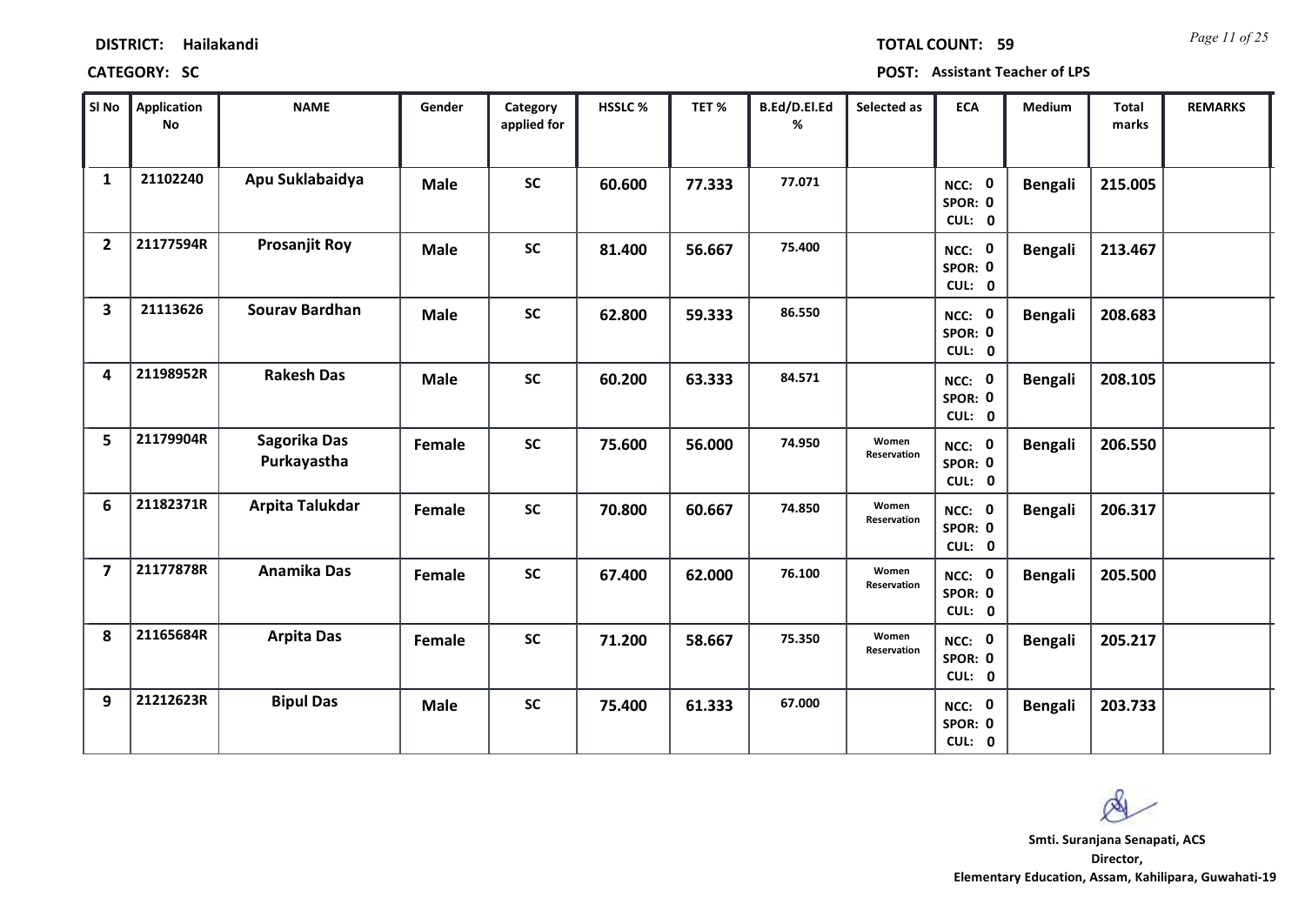*Page 12 of 25* **TOTAL COUNT: 59**

| SI No | <b>Application</b><br>No | <b>NAME</b>           | Gender        | Category<br>applied for | <b>HSSLC%</b> | TET %  | B.Ed/D.El.Ed<br>% | Selected as          | <b>ECA</b>                  | <b>Medium</b>  | <b>Total</b><br>marks | <b>REMARKS</b> |
|-------|--------------------------|-----------------------|---------------|-------------------------|---------------|--------|-------------------|----------------------|-----------------------------|----------------|-----------------------|----------------|
| 10    | 21171396R                | <b>Pallab Das</b>     | <b>Male</b>   | <b>SC</b>               | 71.200        | 58.000 | 74.350            |                      | NCC: 0<br>SPOR: 0<br>CUL: 0 | <b>Bengali</b> | 203.550               |                |
| 11    | 21114009                 | <b>Amit Kumar Das</b> | <b>Male</b>   | <b>SC</b>               | 47.400        | 80.667 | 75.429            |                      | NCC: 0<br>SPOR: 0<br>CUL: 0 | <b>Bengali</b> | 203.495               |                |
| 12    | 21103911                 | <b>Jishu Das</b>      | <b>Male</b>   | <b>SC</b>               | 60.200        | 70.667 | 71.771            |                      | NCC: 0<br>SPOR: 0<br>CUL: 0 | <b>Bengali</b> | 202.638               |                |
| 13    | 21107229                 | <b>Pompi Das</b>      | Female        | <b>SC</b>               | 52.000        | 74.000 | 76.571            | Women<br>Reservation | NCC: 0<br>SPOR: 0<br>CUL: 0 | <b>Bengali</b> | 202.571               |                |
| 14    | 21181805R                | Payel Singha          | Female        | <b>SC</b>               | 70.800        | 56.000 | 75.300            | Women<br>Reservation | NCC: 0<br>SPOR: 0<br>CUL: 0 | <b>Bengali</b> | 202.100               |                |
| 15    | 21116414                 | <b>Mitali Biswas</b>  | Female        | <b>SC</b>               | 57.000        | 64.667 | 80.429            | Women<br>Reservation | NCC: 0<br>SPOR: 0<br>CUL: 0 | <b>Bengali</b> | 202.095               |                |
| 16    | 21106542                 | Nomita Malakar        | <b>Female</b> | <b>SC</b>               | 53.000        | 74.000 | 75.000            | Women<br>Reservation | NCC: 0<br>SPOR: 0<br>CUL: 0 | <b>Bengali</b> | 202.000               |                |
| 17    | 21118417                 | Anjali Rani Das       | Female        | <b>SC</b>               | 56.400        | 66.000 | 79.214            | Women<br>Reservation | NCC: 0<br>SPOR: 0<br>CUL: 0 | <b>Bengali</b> | 201.614               |                |
| 18    | 21112290                 | <b>Atashi Das</b>     | Female        | <b>SC</b>               | 59.400        | 66.000 | 75.714            | Women<br>Reservation | NCC: 0<br>SPOR: 0<br>CUL: 0 | <b>Bengali</b> | 201.114               |                |

 $\infty$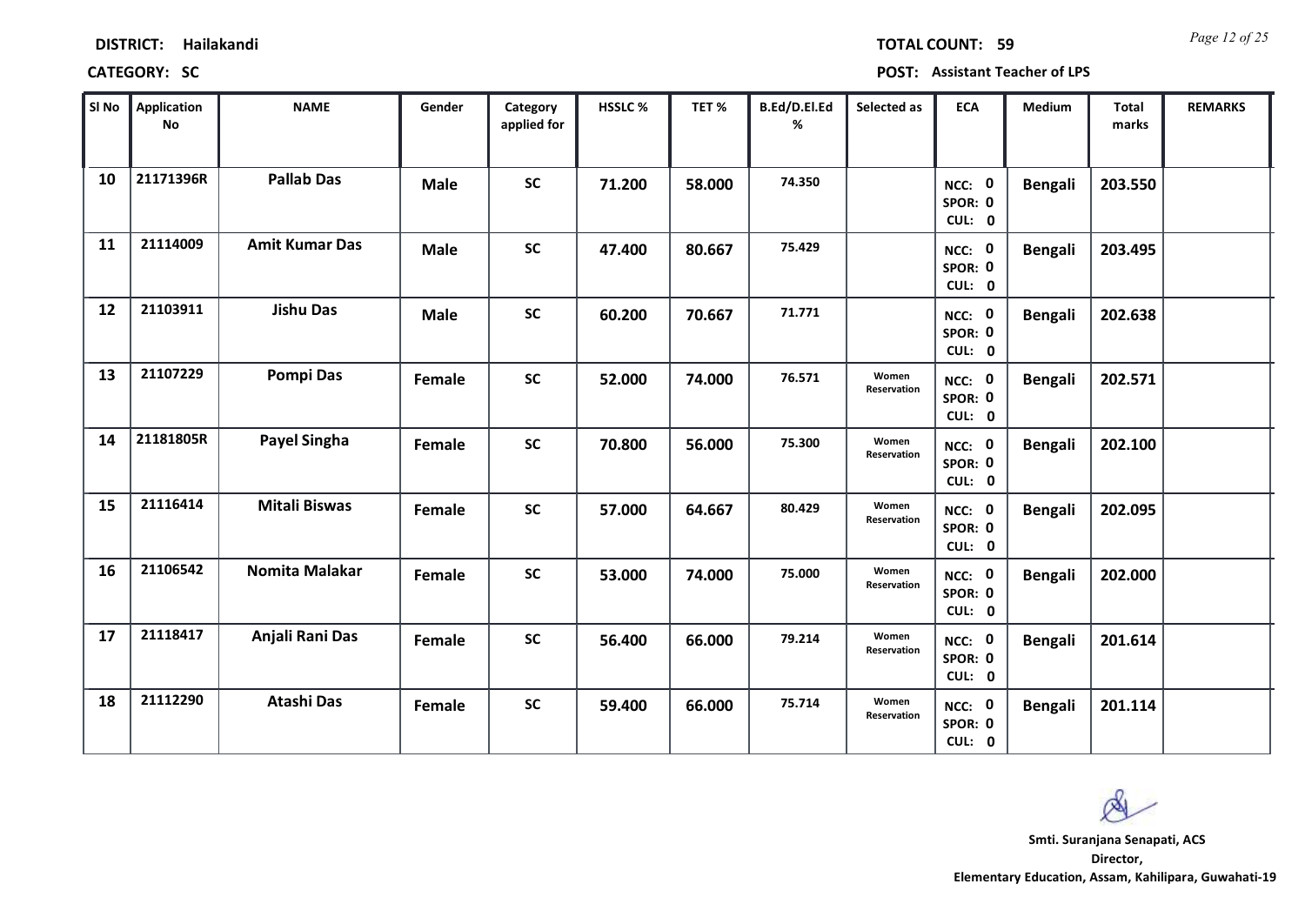| <b>DISTRICT:</b> | Hailakandi |
|------------------|------------|
|------------------|------------|

*Page 13 of 25* **TOTAL COUNT: 59**

| SI No | <b>Application</b><br>No | <b>NAME</b>           | Gender      | Category<br>applied for | <b>HSSLC %</b> | TET %  | B.Ed/D.El.Ed<br>% | Selected as          | <b>ECA</b>                  | <b>Medium</b>  | Total<br>marks | <b>REMARKS</b> |
|-------|--------------------------|-----------------------|-------------|-------------------------|----------------|--------|-------------------|----------------------|-----------------------------|----------------|----------------|----------------|
| 19    | 21184707R                | <b>Sanghita Das</b>   | Female      | <b>SC</b>               | 64.000         | 55.333 | 81.750            | Women<br>Reservation | NCC: 0<br>SPOR: 0<br>CUL: 0 | <b>Bengali</b> | 201.083        |                |
| 20    | 21111507                 | <b>Priyam Das</b>     | <b>Male</b> | <b>SC</b>               | 64.000         | 59.333 | 77.350            |                      | NCC: 0<br>SPOR: 0<br>CUL: 0 | <b>Bengali</b> | 200.683        |                |
| 21    | 21102564                 | <b>Bonani Das</b>     | Female      | <b>SC</b>               | 60.400         | 67.333 | 72.743            | Women<br>Reservation | NCC: 0<br>SPOR: 0<br>CUL: 0 | <b>Bengali</b> | 200.476        |                |
| 22    | 21103005                 | <b>Amit Sarkar</b>    | <b>Male</b> | <b>SC</b>               | 58.000         | 62.000 | 80.071            |                      | NCC: 0<br>SPOR: 0<br>CUL: 0 | <b>Bengali</b> | 200.071        |                |
| 23    | 21101866                 | <b>Saudipta Das</b>   | <b>Male</b> | <b>SC</b>               | 52.400         | 71.333 | 75.857            |                      | NCC: 0<br>SPOR: 0<br>CUL: 0 | <b>Bengali</b> | 199.590        |                |
| 24    | 21114012                 | <b>Sutapa Malakar</b> | Female      | <b>SC</b>               | 48.600         | 73.333 | 77.643            | Women<br>Reservation | NCC: 0<br>SPOR: 0<br>CUL: 0 | <b>Bengali</b> | 199.576        |                |
| 25    | 21123321                 | Santana Das           | Female      | <b>SC</b>               | 59.400         | 70.667 | 69.314            | Women<br>Reservation | NCC: 0<br>SPOR: 0<br>CUL: 0 | <b>Bengali</b> | 199.381        |                |
| 26    | 21176611R                | <b>Uttama Das</b>     | Female      | <b>SC</b>               | 67.200         | 56.667 | 75.300            | Women<br>Reservation | NCC: 0<br>SPOR: 0<br>CUL: 0 | <b>Bengali</b> | 199.167        |                |
| 27    | 21134027                 | <b>Sanjit Das</b>     | <b>Male</b> | <b>SC</b>               | 54.200         | 64.000 | 80.929            |                      | NCC: 0<br>SPOR: 0<br>CUL: 0 | <b>Bengali</b> | 199.129        |                |

 $\infty$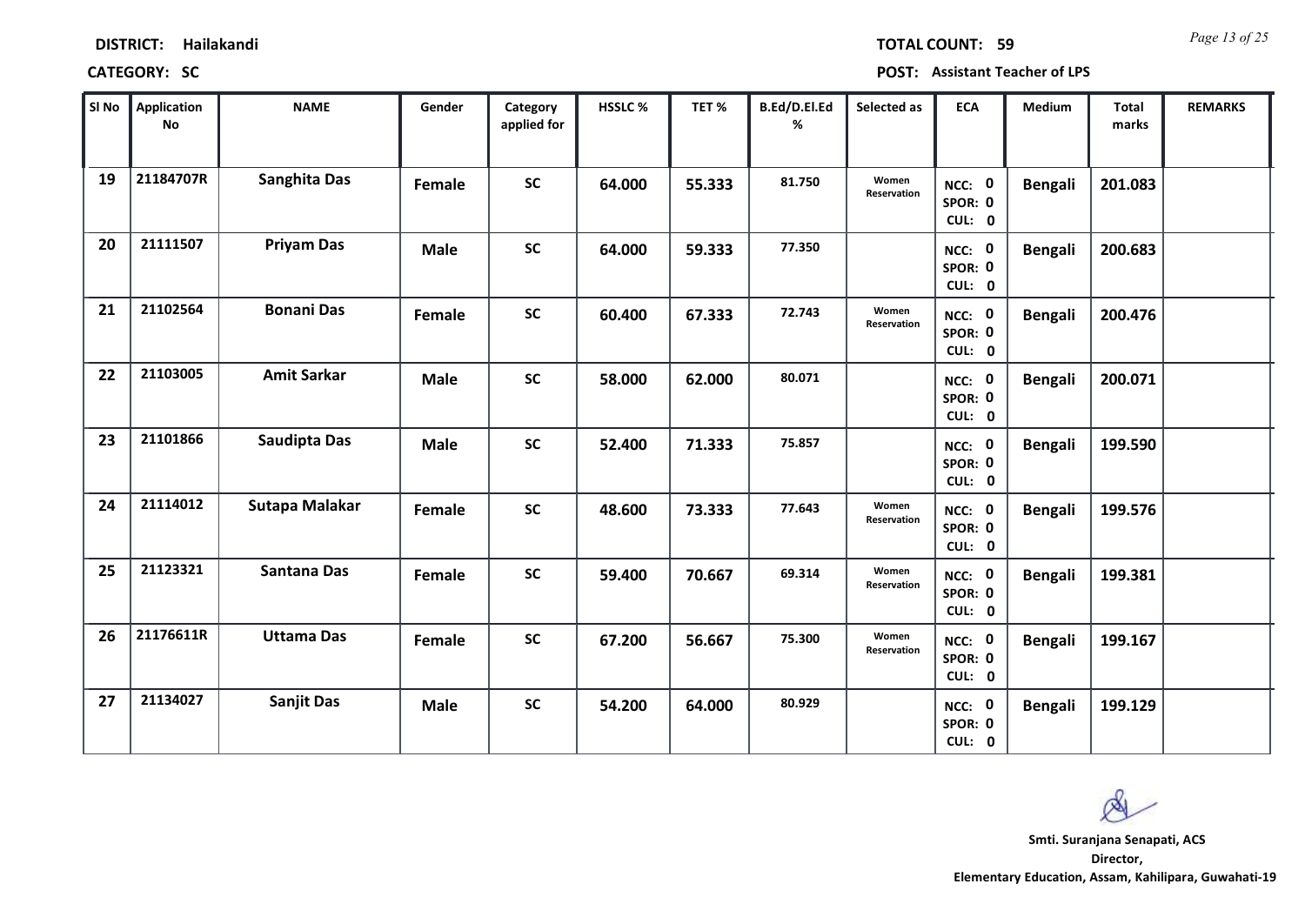| <b>DISTRICT:</b> | Hailakandi |
|------------------|------------|
|------------------|------------|

*Page 14 of 25* **TOTAL COUNT: 59**

| SI No | <b>Application</b><br>No | <b>NAME</b>           | Gender      | Category<br>applied for | HSSLC % | TET %  | B.Ed/D.El.Ed<br>% | Selected as          | <b>ECA</b>                  | Medium         | <b>Total</b><br>marks | <b>REMARKS</b> |
|-------|--------------------------|-----------------------|-------------|-------------------------|---------|--------|-------------------|----------------------|-----------------------------|----------------|-----------------------|----------------|
| 28    | 21126261                 | <b>Sudarshan Das</b>  | <b>Male</b> | <b>SC</b>               | 68.800  | 59.333 | 70.971            |                      | NCC: 0<br>SPOR: 0<br>CUL: 0 | <b>Bengali</b> | 199.105               |                |
| 29    | 21196276R                | Ajit Sutradhar        | <b>Male</b> | <b>SC</b>               | 67.000  | 60.000 | 72.050            |                      | NCC: 0<br>SPOR: 0<br>CUL: 0 | <b>Bengali</b> | 199.050               |                |
| 30    | 21100927                 | <b>Barnali Das</b>    | Female      | $\mathsf{SC}$           | 52.200  | 69.333 | 77.500            | Women<br>Reservation | NCC: 0<br>SPOR: 0<br>CUL: 0 | <b>Bengali</b> | 199.033               |                |
| 31    | 21106545                 | <b>Mrinmayee Das</b>  | Female      | <b>SC</b>               | 52.600  | 76.667 | 69.714            | Women<br>Reservation | NCC: 0<br>SPOR: 0<br>CUL: 0 | <b>Bengali</b> | 198.981               |                |
| 32    | 21115747                 | <b>Protim Das</b>     | <b>Male</b> | <b>SC</b>               | 66.800  | 55.333 | 76.700            |                      | NCC: 0<br>SPOR: 0<br>CUL: 0 | <b>Bengali</b> | 198.833               |                |
| 33    | 21125279                 | Jayasri Das           | Female      | <b>SC</b>               | 62.400  | 64.667 | 71.600            | Women<br>Reservation | NCC: 0<br>SPOR: 0<br>CUL: 0 | <b>Bengali</b> | 198.667               |                |
| 34    | 21118538                 | <b>Indradip Das</b>   | <b>Male</b> | <b>SC</b>               | 58.000  | 68.667 | 71.786            |                      | NCC: 0<br>SPOR: 0<br>CUL: 0 | <b>Bengali</b> | 198.452               |                |
| 35    | 21170101R                | <b>Sankar Das</b>     | <b>Male</b> | <b>SC</b>               | 64.200  | 62.000 | 72.100            |                      | NCC: 0<br>SPOR: 0<br>CUL: 0 | <b>Bengali</b> | 198.300               |                |
| 36    | 21113305                 | <b>Moumita Sarkar</b> | Female      | <b>SC</b>               | 69.000  | 61.333 | 67.886            |                      | NCC: 0<br>SPOR: 0<br>CUL: 0 | <b>Bengali</b> | 198.219               |                |

 $\infty$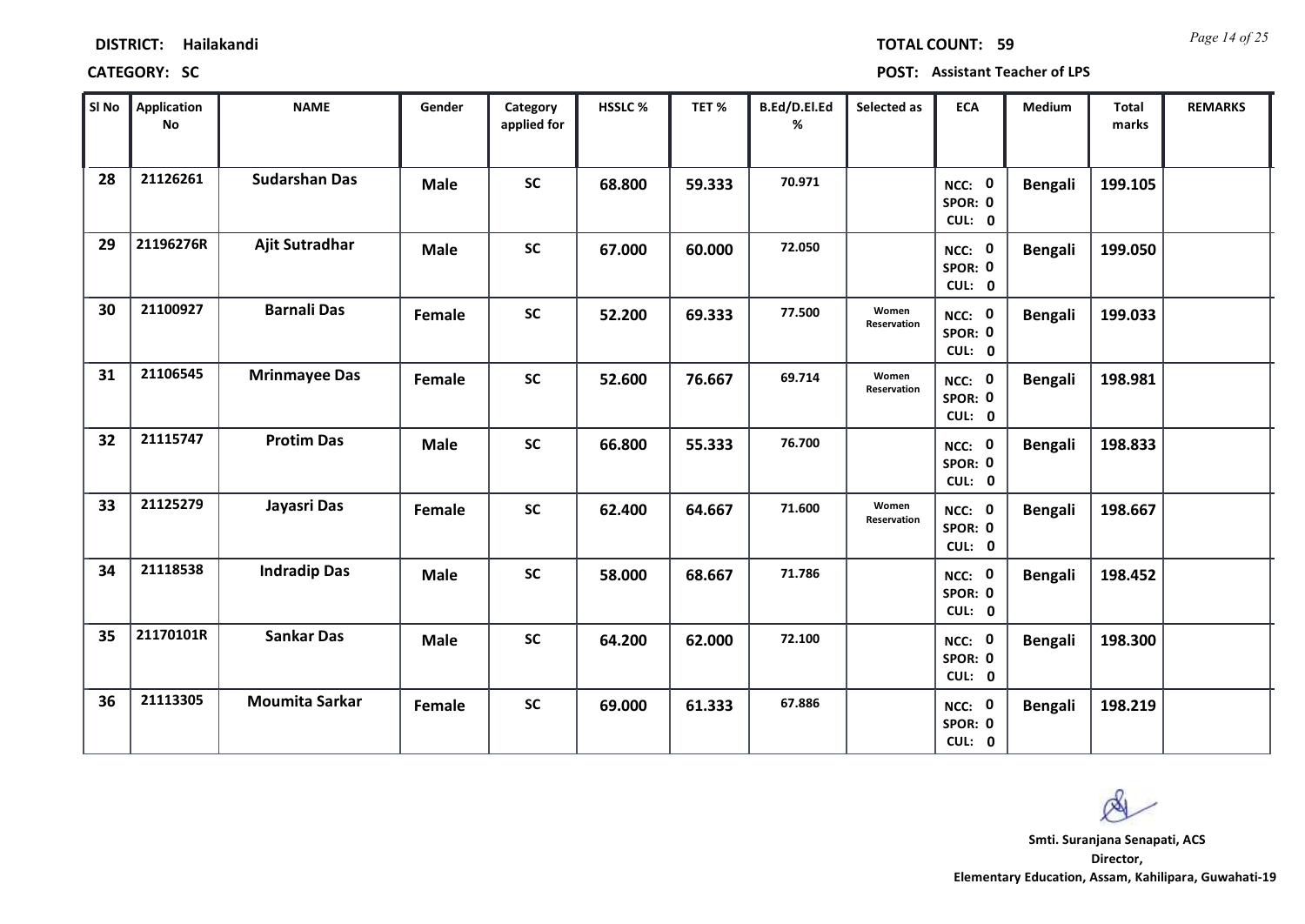*Page 15 of 25* **TOTAL COUNT: 59**

| SI No | <b>Application</b><br>$\mathop{\mathsf{No}}$ | <b>NAME</b>                  | Gender      | Category<br>applied for | HSSLC % | TET%   | B.Ed/D.El.Ed<br>% | Selected as | <b>ECA</b>                  | <b>Medium</b>  | Total<br>marks | <b>REMARKS</b> |
|-------|----------------------------------------------|------------------------------|-------------|-------------------------|---------|--------|-------------------|-------------|-----------------------------|----------------|----------------|----------------|
| 37    | 21102146                                     | <b>Rupom Kumar Das</b>       | <b>Male</b> | <b>SC</b>               | 68.200  | 62.000 | 68.000            |             | NCC: 0<br>SPOR: 0<br>CUL: 0 | <b>Bengali</b> | 198.200        |                |
| 38    | 21106874                                     | Ruma Sutradhar               | Female      | <b>SC</b>               | 60.000  | 58.667 | 79.500            |             | NCC: 0<br>SPOR: 0<br>CUL: 0 | <b>Bengali</b> | 198.167        |                |
| 39    | 21111474                                     | <b>Nitish Chandra Sarkar</b> | <b>Male</b> | <b>SC</b>               | 57.600  | 61.333 | 79.214            |             | NCC: 0<br>SPOR: 0<br>CUL: 0 | <b>Bengali</b> | 198.148        |                |
| 40    | 21101599                                     | Saugata Das                  | <b>Male</b> | <b>SC</b>               | 56.600  | 70.000 | 71.543            |             | NCC: 0<br>SPOR: 0<br>CUL: 0 | <b>Bengali</b> | 198.143        |                |
| 41    | 21101028                                     | <b>Monoj Das</b>             | <b>Male</b> | <b>SC</b>               | 58.000  | 57.333 | 82.786            |             | NCC: 0<br>SPOR: 0<br>CUL: 0 | <b>Bengali</b> | 198.119        |                |
| 42    | 21108812                                     | Joydeep Das                  | <b>Male</b> | <b>SC</b>               | 67.000  | 60.000 | 71.050            |             | NCC: 0<br>SPOR: 0<br>CUL: 0 | <b>Bengali</b> | 198.050        |                |
| 43    | 21191784R                                    | <b>Chandra Mollika Das</b>   | Female      | <b>SC</b>               | 68.200  | 59.333 | 70.500            |             | NCC: 0<br>SPOR: 0<br>CUL: 0 | <b>Bengali</b> | 198.033        |                |
| 44    | 21101635                                     | Suraj Suklabaidya            | <b>Male</b> | <b>SC</b>               | 61.400  | 63.333 | 73.286            |             | NCC: 0<br>SPOR: 0<br>CUL: 0 | <b>Bengali</b> | 198.019        |                |
| 45    | 21118073                                     | <b>Sumita Das</b>            | Female      | <b>SC</b>               | 55.000  | 68.000 | 75.000            |             | NCC: 0<br>SPOR: 0<br>CUL: 0 | <b>Bengali</b> | 198.000        |                |

 $\infty$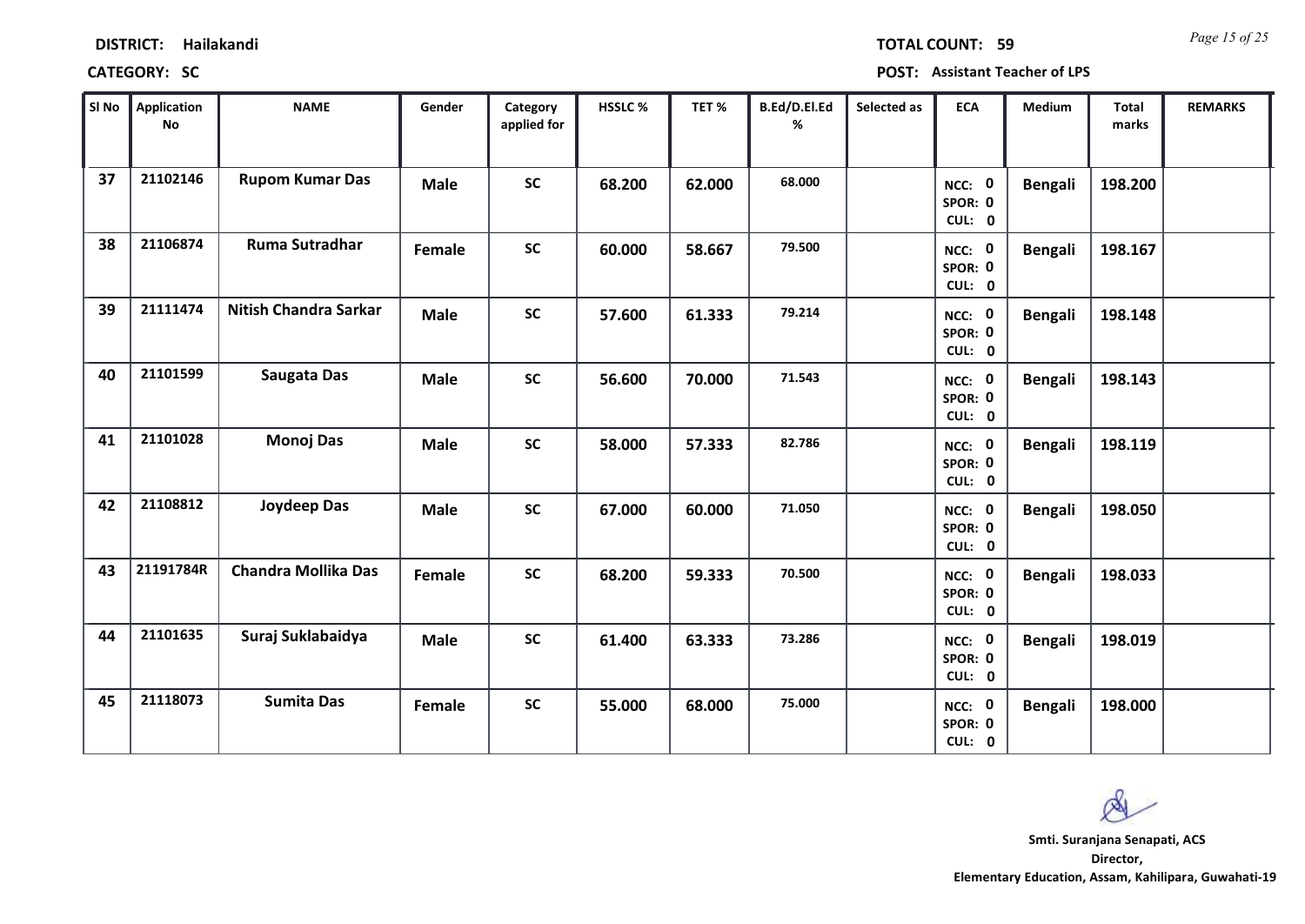*Page 16 of 25* **TOTAL COUNT: 59**

| SI No | Application<br>No | <b>NAME</b>                | Gender      | Category<br>applied for | HSSLC % | TET%   | B.Ed/D.El.Ed<br>% | Selected as | <b>ECA</b>                  | Medium         | <b>Total</b><br>marks | <b>REMARKS</b> |
|-------|-------------------|----------------------------|-------------|-------------------------|---------|--------|-------------------|-------------|-----------------------------|----------------|-----------------------|----------------|
| 46    | 21121132          | <b>Kamal Kanta Das</b>     | <b>Male</b> | <b>SC</b>               | 56.600  | 75.333 | 66.057            |             | NCC: 0<br>SPOR: 0<br>CUL: 0 | <b>Bengali</b> | 197.990               |                |
| 47    | 21101275          | <b>Prosenjit Chowdhury</b> | <b>Male</b> | <b>SC</b>               | 63.600  | 70.000 | 64.343            |             | NCC: 0<br>SPOR: 0<br>CUL: 0 | <b>Bengali</b> | 197.943               |                |
| 48    | 21116662          | Sandhya Rani Das           | Female      | <b>SC</b>               | 54.600  | 61.333 | 82.000            |             | NCC: 0<br>SPOR: 0<br>CUL: 0 | <b>Bengali</b> | 197.933               |                |
| 49    | 21117330          | <b>Sanjib Das</b>          | <b>Male</b> | <b>SC</b>               | 55.600  | 66.667 | 75.650            |             | NCC: 0<br>SPOR: 0<br>CUL: 0 | <b>Bengali</b> | 197.917               |                |
| 50    | 21105940          | <b>Mithun Roy</b>          | <b>Male</b> | <b>SC</b>               | 46.200  | 75.333 | 76.357            |             | NCC: 0<br>SPOR: 0<br>CUL: 0 | <b>Bengali</b> | 197.890               |                |
| 51    | 21100782          | <b>Ruhit Das</b>           | <b>Male</b> | <b>SC</b>               | 57.400  | 74.667 | 65.771            |             | NCC: 0<br>SPOR: 0<br>CUL: 0 | <b>Bengali</b> | 197.838               |                |
| 52    | 21113510          | <b>Anindita Das</b>        | Female      | <b>SC</b>               | 49.000  | 67.333 | 81.500            |             | NCC: 0<br>SPOR: 0<br>CUL: 0 | <b>Bengali</b> | 197.833               |                |
| 53    | 21107114          | <b>Nibedita Das</b>        | Female      | <b>SC</b>               | 70.000  | 69.333 | 58.500            |             | NCC: 0<br>SPOR: 0<br>CUL: 0 | <b>Bengali</b> | 197.833               |                |
| 54    | 21177286R         | <b>Sampa Das</b>           | Female      | <b>SC</b>               | 58.200  | 64.000 | 75.571            |             | NCC: 0<br>SPOR: 0<br>CUL: 0 | <b>Bengali</b> | 197.771               |                |

 $\infty$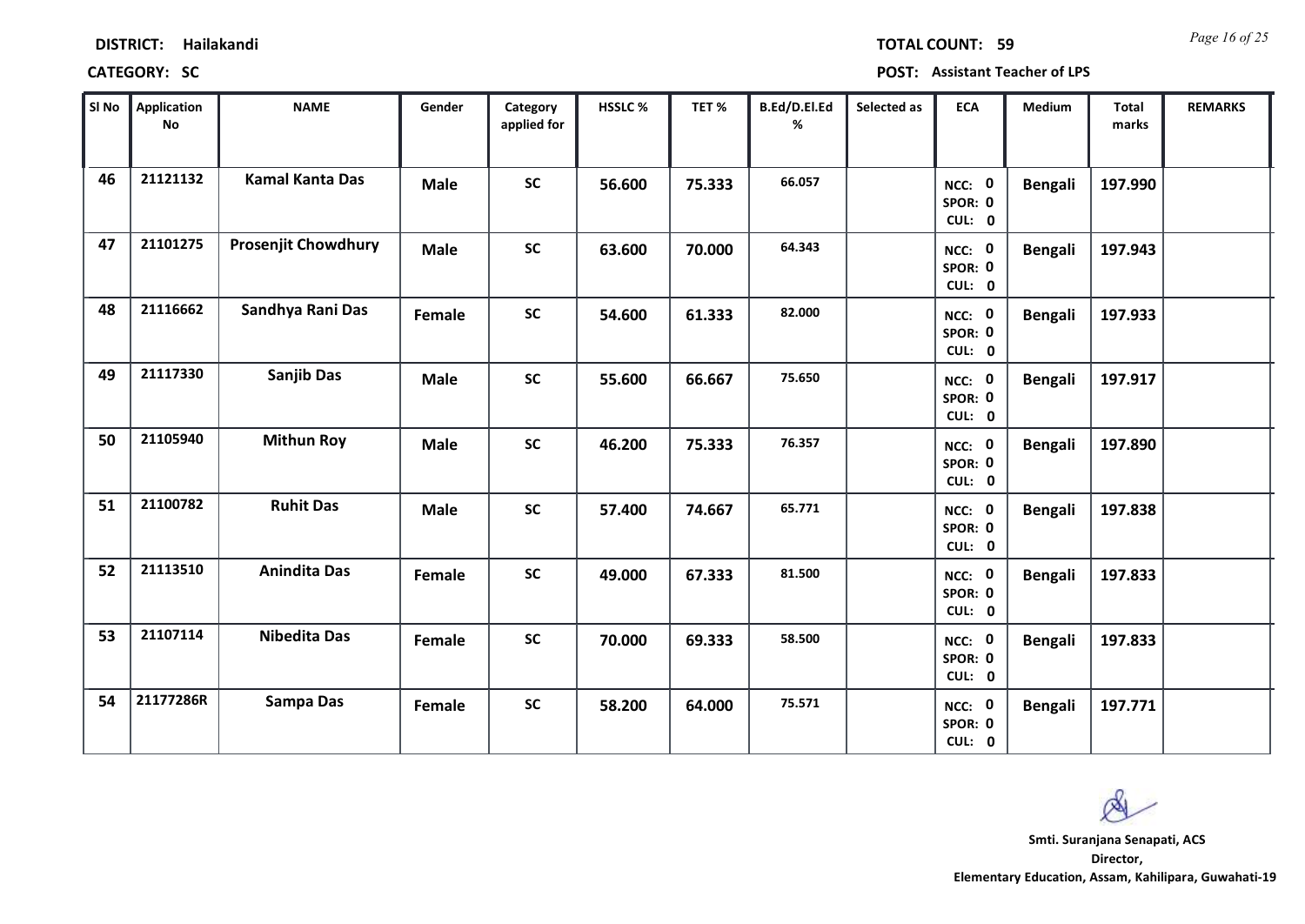*Page 17 of 25* **TOTAL COUNT: 59**

| SI No | <b>Application</b><br>No | <b>NAME</b>             | Gender      | Category<br>applied for | <b>HSSLC %</b> | TET%   | B.Ed/D.El.Ed<br>℅ | Selected as | <b>ECA</b>                  | <b>Medium</b>  | <b>Total</b><br>marks | <b>REMARKS</b> |
|-------|--------------------------|-------------------------|-------------|-------------------------|----------------|--------|-------------------|-------------|-----------------------------|----------------|-----------------------|----------------|
| 55    | 21109219                 | <b>Prabir Sarkar</b>    | <b>Male</b> | <b>SC</b>               | 53.600         | 64.667 | 79.500            |             | NCC: 0<br>SPOR: 0<br>CUL: 0 | <b>Bengali</b> | 197.767               |                |
| 56    | 21102420                 | <b>Norottam Das</b>     | <b>Male</b> | <b>SC</b>               | 69.800         | 59.333 | 68.571            |             | NCC: 0<br>SPOR: 0<br>CUL: 0 | <b>Bengali</b> | 197.705               |                |
| 57    | 21123144                 | <b>Amita Shakar Das</b> | <b>Male</b> | <b>SC</b>               | 45.200         | 71.333 | 81.143            |             | NCC: 0<br>SPOR: 0<br>CUL: 0 | <b>Bengali</b> | 197.676               |                |
| 58    | 21113112                 | Samar Suklabaidya       | <b>Male</b> | <b>SC</b>               | 64.000         | 58.667 | 75.000            |             | NCC: 0<br>SPOR: 0<br>CUL: 0 | <b>Bengali</b> | 197.667               |                |
| 59    | 21102196                 | Pinak Suklabaidya       | Male        | <b>SC</b>               | 62.400         | 66.000 | 69.266            |             | NCC: 0<br>SPOR: 0<br>CUL: 0 | <b>Bengali</b> | 197.666               |                |

 $\infty$ **Smti. Suranjana Senapati, ACS**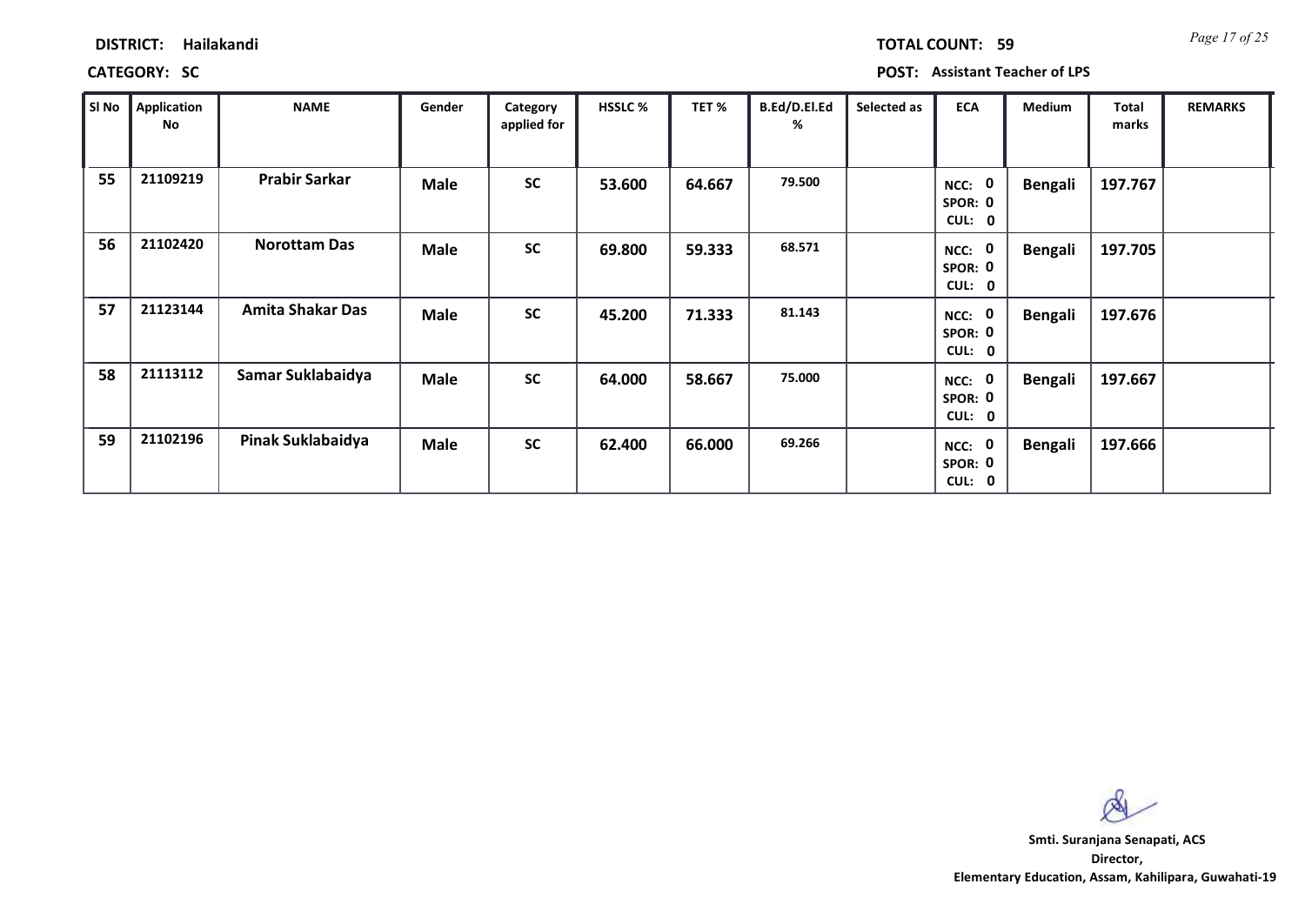*Page 18 of 25* **TOTAL COUNT: 62**

| SI No                   | <b>Application</b><br>No | <b>NAME</b>                              | Gender      | Category<br>applied for | <b>HSSLC %</b> | TET %  | B.Ed/D.El.Ed<br>% | Selected as          | <b>ECA</b>                  | <b>Medium</b>  | <b>Total</b><br>marks | <b>REMARKS</b> |
|-------------------------|--------------------------|------------------------------------------|-------------|-------------------------|----------------|--------|-------------------|----------------------|-----------------------------|----------------|-----------------------|----------------|
| $\mathbf{1}$            | 21117755                 | <b>Imran Hussain</b><br><b>Barbhuiya</b> | <b>Male</b> | <b>UR</b>               | 81.800         | 68.000 | 83.050            |                      | NCC: 0<br>SPOR: 0<br>CUL: 0 | <b>Bengali</b> | 232.850               |                |
| $\overline{2}$          | 21202466R                | <b>Sahima Ferdous</b><br>Choudhury       | Female      | <b>UR</b>               | 81.000         | 64.667 | 85.300            | Women<br>Reservation | NCC: 0<br>SPOR: 0<br>CUL: 0 | <b>Bengali</b> | 230.967               |                |
| $\overline{\mathbf{3}}$ | 21170571R                | <b>Muhsina Begum</b><br>Laskar           | Female      | <b>EWS</b>              | 82.800         | 65.333 | 76.950            | Women<br>Reservation | NCC: 0<br>SPOR: 0<br>CUL: 0 | <b>Bengali</b> | 225.083               |                |
| 4                       | 21193344R                | <b>Abu Sadique</b><br>Choudhury          | <b>Male</b> | <b>EWS</b>              | 80.000         | 64.000 | 80.400            |                      | NCC: 0<br>SPOR: 0<br>CUL: 0 | <b>Bengali</b> | 224.400               |                |
| 5                       | 21170738R                | <b>Shamima Perbin</b><br><b>Mazumder</b> | Female      | <b>UR</b>               | 80.400         | 65.333 | 77.100            | Women<br>Reservation | NCC: 0<br>SPOR: 0<br>CUL: 0 | <b>Bengali</b> | 222.833               |                |
| 6                       | 21197631R                | <b>Danial Ahmed Laskar</b>               | <b>Male</b> | <b>EWS</b>              | 87.600         | 60.000 | 74.550            |                      | NCC: 0<br>SPOR: 0<br>CUL: 0 | <b>Bengali</b> | 222.150               |                |
| $\overline{7}$          | 21118112                 | <b>Sahariar Alom</b><br><b>Barbhuiya</b> | <b>Male</b> | <b>UR</b>               | 82.200         | 62.667 | 76.750            |                      | NCC: 0<br>SPOR: 0<br>CUL: 0 | <b>Bengali</b> | 221.617               |                |
| 8                       | 21101081                 | <b>Solmon Ahmed</b><br>Choudhury         | <b>Male</b> | <b>EWS</b>              | 75.800         | 61.333 | 84.000            |                      | NCC: 0<br>SPOR: 0<br>CUL: 0 | <b>Bengali</b> | 221.133               |                |
| 9                       | 21172339R                | Shayema Begam<br><b>Barbhuiya</b>        | Female      | <b>UR</b>               | 78.400         | 62.000 | 79.350            | Women<br>Reservation | NCC: 0<br>SPOR: 0<br>CUL: 0 | <b>Bengali</b> | 219.750               |                |

 $\infty$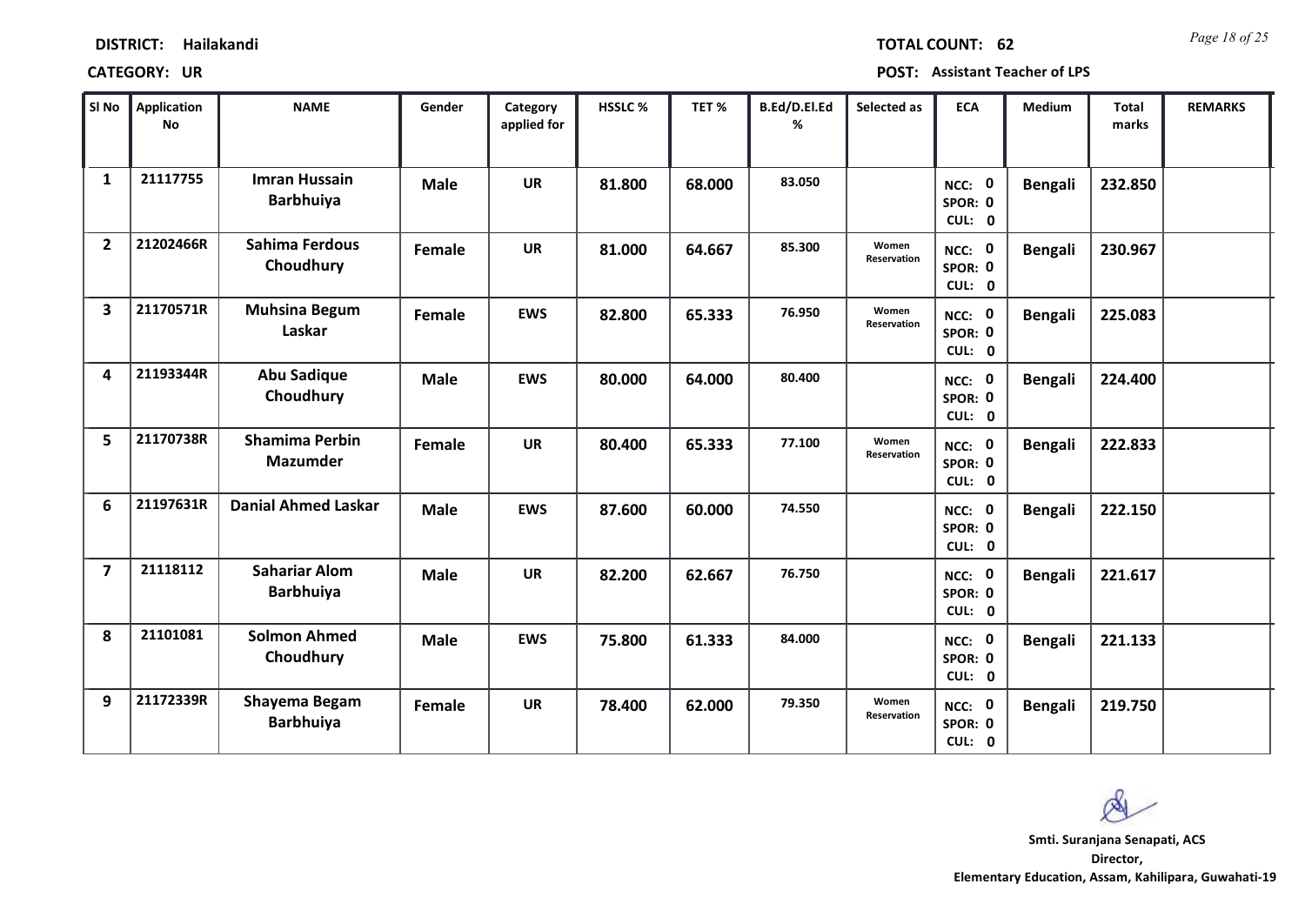| SI No | Application<br>No | <b>NAME</b>                              | Gender      | Category<br>applied for | <b>HSSLC%</b> | TET %  | B.Ed/D.El.Ed<br>% | Selected as          | <b>ECA</b>                  | <b>Medium</b>  | <b>Total</b><br>marks | <b>REMARKS</b> |
|-------|-------------------|------------------------------------------|-------------|-------------------------|---------------|--------|-------------------|----------------------|-----------------------------|----------------|-----------------------|----------------|
| 10    | 21109337          | <b>Dinkar Shukla</b>                     | <b>Male</b> | <b>UR</b>               | 64.600        | 71.333 | 83.500            |                      | NCC: 0<br>SPOR: 0<br>CUL: 0 | <b>Bengali</b> | 219.433               |                |
| 11    | 21189068R         | Afruja Aktar<br>Choudhury                | Female      | <b>UR</b>               | 78.200        | 63.333 | 77.450            | Women<br>Reservation | NCC: 0<br>SPOR: 0<br>CUL: 0 | <b>Bengali</b> | 218.983               |                |
| 12    | 21106171          | Nasima Aktar<br>Choudhury                | Female      | <b>UR</b>               | 75.800        | 72.667 | 70.229            | Women<br>Reservation | NCC: 0<br>SPOR: 0<br>CUL: 0 | <b>Bengali</b> | 218.695               |                |
| 13    | 21182819R         | <b>Hussain Ahmed</b><br><b>Barbhuiya</b> | <b>Male</b> | <b>EWS</b>              | 70.400        | 68.667 | 79.150            |                      | NCC: 0<br>SPOR: 0<br>CUL: 0 | <b>Bengali</b> | 218.217               |                |
| 14    | 21107227          | Jakariya Sultan<br><b>Mazumder</b>       | <b>Male</b> | <b>UR</b>               | 76.400        | 70.000 | 71.500            |                      | NCC: 0<br>SPOR: 0<br>CUL: 0 | <b>Bengali</b> | 217.900               |                |
| 15    | 21176141R         | <b>Moriom Khanom</b><br><b>Mazumder</b>  | Female      | <b>UR</b>               | 79.800        | 60.000 | 77.700            | Women<br>Reservation | NCC: 0<br>SPOR: 0<br>CUL: 0 | <b>Bengali</b> | 217.500               |                |
| 16    | 21119997          | Ayesha Parvin<br><b>Barbhuiya</b>        | Female      | <b>UR</b>               | 62.000        | 78.667 | 76.400            | Women<br>Reservation | NCC: 0<br>SPOR: 0<br>CUL: 0 | <b>Bengali</b> | 217.067               |                |
| 17    | 21101033          | <b>Aman Ullah</b><br><b>Mazumder</b>     | <b>Male</b> | <b>EWS</b>              | 68.400        | 76.000 | 72.429            |                      | NCC: 0<br>SPOR: 0<br>CUL: 0 | <b>Bengali</b> | 216.829               |                |
| 18    | 21102498          | <b>Tahmima Begom</b><br>Choudhury        | Female      | <b>UR</b>               | 67.000        | 74.667 | 75.086            | Women<br>Reservation | NCC: 0<br>SPOR: 0<br>CUL: 0 | <b>Bengali</b> | 216.752               |                |

 $\infty$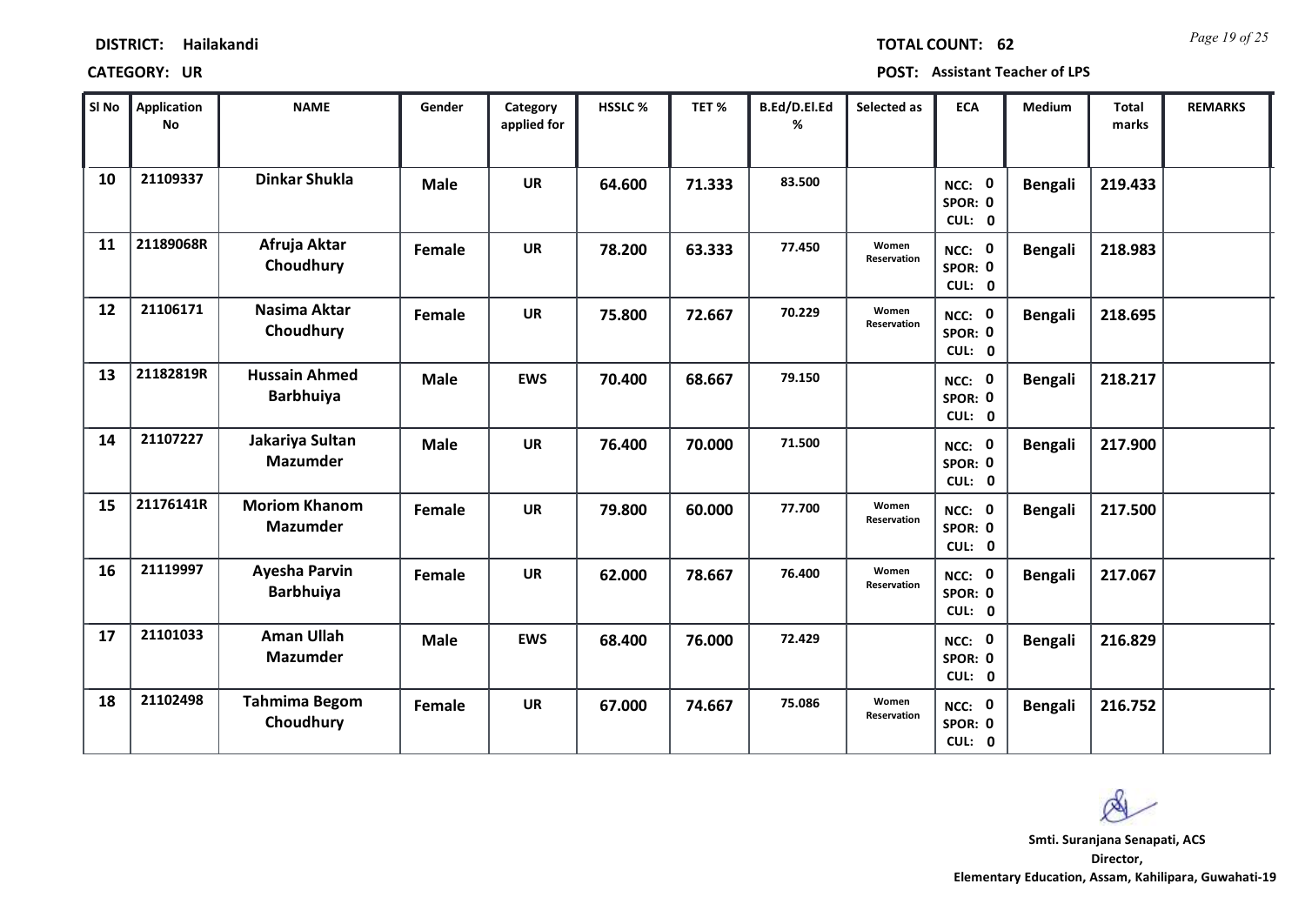| SI No | <b>Application</b><br><b>No</b> | <b>NAME</b>                                  | Gender      | Category<br>applied for | HSSLC % | TET %  | B.Ed/D.El.Ed<br>% | Selected as          | <b>ECA</b>                  | <b>Medium</b>  | <b>Total</b><br>marks | <b>REMARKS</b> |
|-------|---------------------------------|----------------------------------------------|-------------|-------------------------|---------|--------|-------------------|----------------------|-----------------------------|----------------|-----------------------|----------------|
| 19    | 21114069                        | Jakariya Laskar                              | <b>Male</b> | <b>EWS</b>              | 67.200  | 64.000 | 85.500            |                      | NCC: 0<br>SPOR: 0<br>CUL: 0 | <b>Bengali</b> | 216.700               |                |
| 20    | 21186740R                       | Mampi Acharjee                               | Female      | OBC/MOBC                | 76.800  | 63.333 | 76.250            | Women<br>Reservation | NCC: 0<br>SPOR: 0<br>CUL: 0 | <b>Bengali</b> | 216.383               |                |
| 21    | 21175504R                       | Momotaj Begum<br>Laskar                      | Female      | <b>UR</b>               | 76.000  | 60.000 | 79.929            | Women<br>Reservation | NCC: 0<br>SPOR: 0<br>CUL: 0 | <b>Bengali</b> | 215.929               |                |
| 22    | 21107628                        | <b>Mamun Bahar Laskar</b>                    | <b>Male</b> | <b>UR</b>               | 64.200  | 77.333 | 73.714            |                      | NCC: 0<br>SPOR: 0<br>CUL: 0 | <b>Bengali</b> | 215.248               |                |
| 23    | 21118578                        | Kaydul Islam<br><b>Mazumder</b>              | <b>Male</b> | <b>EWS</b>              | 66.800  | 63.333 | 85.100            |                      | NCC: 0<br>SPOR: 0<br>CUL: 0 | <b>Bengali</b> | 215.233               |                |
| 24    | 21177476R                       | <b>Masuma Khatun</b><br>Choudhury            | Female      | <b>UR</b>               | 71.800  | 60.000 | 82.500            | Women<br>Reservation | NCC: 0<br>SPOR: 0<br>CUL: 0 | <b>Bengali</b> | 214.300               |                |
| 25    | 21125719                        | Sabiha Kawsar Laskar                         | Female      | <b>UR</b>               | 74.400  | 64.000 | 75.600            | Women<br>Reservation | NCC: 0<br>SPOR: 0<br>CUL: 0 | <b>Bengali</b> | 214.000               |                |
| 26    | 21166340R                       | <b>Mustafizur Rahman</b><br><b>Barbhuiya</b> | <b>Male</b> | <b>UR</b>               | 74.200  | 60.000 | 79.450            |                      | NCC: 0<br>SPOR: 0<br>CUL: 0 | <b>Bengali</b> | 213.650               |                |
| 27    | 21108858                        | <b>Sahnaz Khanom</b><br>Mazarbhuiya          | Female      | <b>EWS</b>              | 59.400  | 66.000 | 88.200            | Women<br>Reservation | NCC: 0<br>SPOR: 0<br>CUL: 0 | <b>Bengali</b> | 213.600               |                |

 $\infty$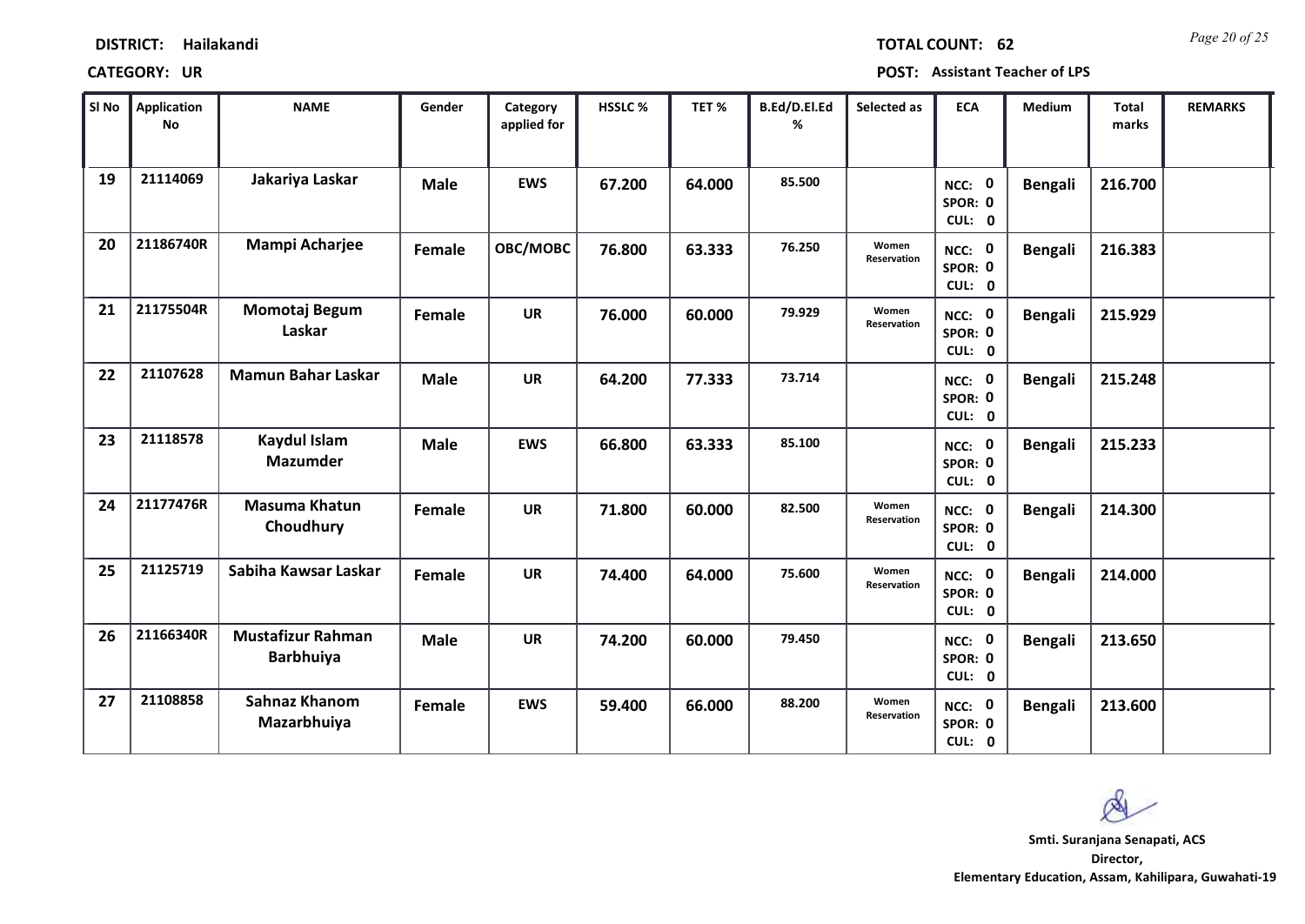| <b>DISTRICT:</b> | Hailakandi |
|------------------|------------|
|------------------|------------|

*Page 21 of 25* **TOTAL COUNT: 62**

**CATEGORY: UR POST: Assistant Teacher of LPS**

| SI No | <b>Application</b><br><b>No</b> | <b>NAME</b>                               | Gender      | Category<br>applied for | HSSLC % | TET%   | B.Ed/D.El.Ed<br>% | Selected as                 | <b>ECA</b>                  | Medium         | Total<br>marks | <b>REMARKS</b> |
|-------|---------------------------------|-------------------------------------------|-------------|-------------------------|---------|--------|-------------------|-----------------------------|-----------------------------|----------------|----------------|----------------|
| 28    | 21106183                        | <b>Shelly Sultana Laskar</b>              | Female      | <b>UR</b>               | 60.200  | 77.333 | 76.000            | Women<br><b>Reservation</b> | NCC: 0<br>SPOR: 0<br>CUL: 0 | <b>Bengali</b> | 213.533        |                |
| 29    | 21189778R                       | <b>Firuza Khanam</b><br>Mazarbhuiya       | Female      | <b>EWS</b>              | 67.000  | 68.000 | 78.429            | Women<br>Reservation        | NCC: 0<br>SPOR: 0<br>CUL: 0 | <b>Bengali</b> | 213.429        |                |
| 30    | 21182411R                       | <b>Masuma Aktar</b><br>Choudhury          | Female      | <b>UR</b>               | 76.200  | 62.667 | 74.550            | Women<br><b>Reservation</b> | NCC: 0<br>SPOR: 0<br>CUL: 0 | <b>Bengali</b> | 213.417        |                |
| 31    | 21120994                        | <b>Khaleda Begom</b><br><b>Mazumder</b>   | Female      | <b>UR</b>               | 66.800  | 70.667 | 75.600            | Women<br>Reservation        | NCC: 0<br>SPOR: 0<br>CUL: 0 | <b>Bengali</b> | 213.067        |                |
| 32    | 21170059R                       | <b>Salina Begom</b><br><b>Barbhuiya</b>   | Female      | <b>EWS</b>              | 76.600  | 60.667 | 75.286            | Women<br>Reservation        | NCC: 0<br>SPOR: 0<br>CUL: 0 | <b>Bengali</b> | 212.552        |                |
| 33    | 21108904                        | <b>Tauhida Sultana</b><br><b>Mazumder</b> | Female      | <b>UR</b>               | 66.400  | 64.000 | 82.000            |                             | NCC: 0<br>SPOR: 0<br>CUL: 0 | <b>Bengali</b> | 212.400        |                |
| 34    | 21123660                        | <b>Sarimul Haque Laskar</b>               | <b>Male</b> | <b>UR</b>               | 62.800  | 60.000 | 89.400            |                             | NCC: 0<br>SPOR: 0<br>CUL: 0 | <b>Bengali</b> | 212.200        |                |
| 35    | 21104430                        | <b>Sarbina Momotaz</b><br>Choudhury       | Female      | <b>UR</b>               | 77.600  | 60.000 | 74.550            |                             | NCC: 0<br>SPOR: 0<br>CUL: 0 | <b>Bengali</b> | 212.150        |                |
| 36    | 21166726R                       | Mujakkir Hussain<br>Laskar                | <b>Male</b> | <b>EWS</b>              | 68.200  | 60.000 | 83.700            |                             | NCC: 0<br>SPOR: 0<br>CUL: 0 | <b>Bengali</b> | 211.900        |                |

 $\infty$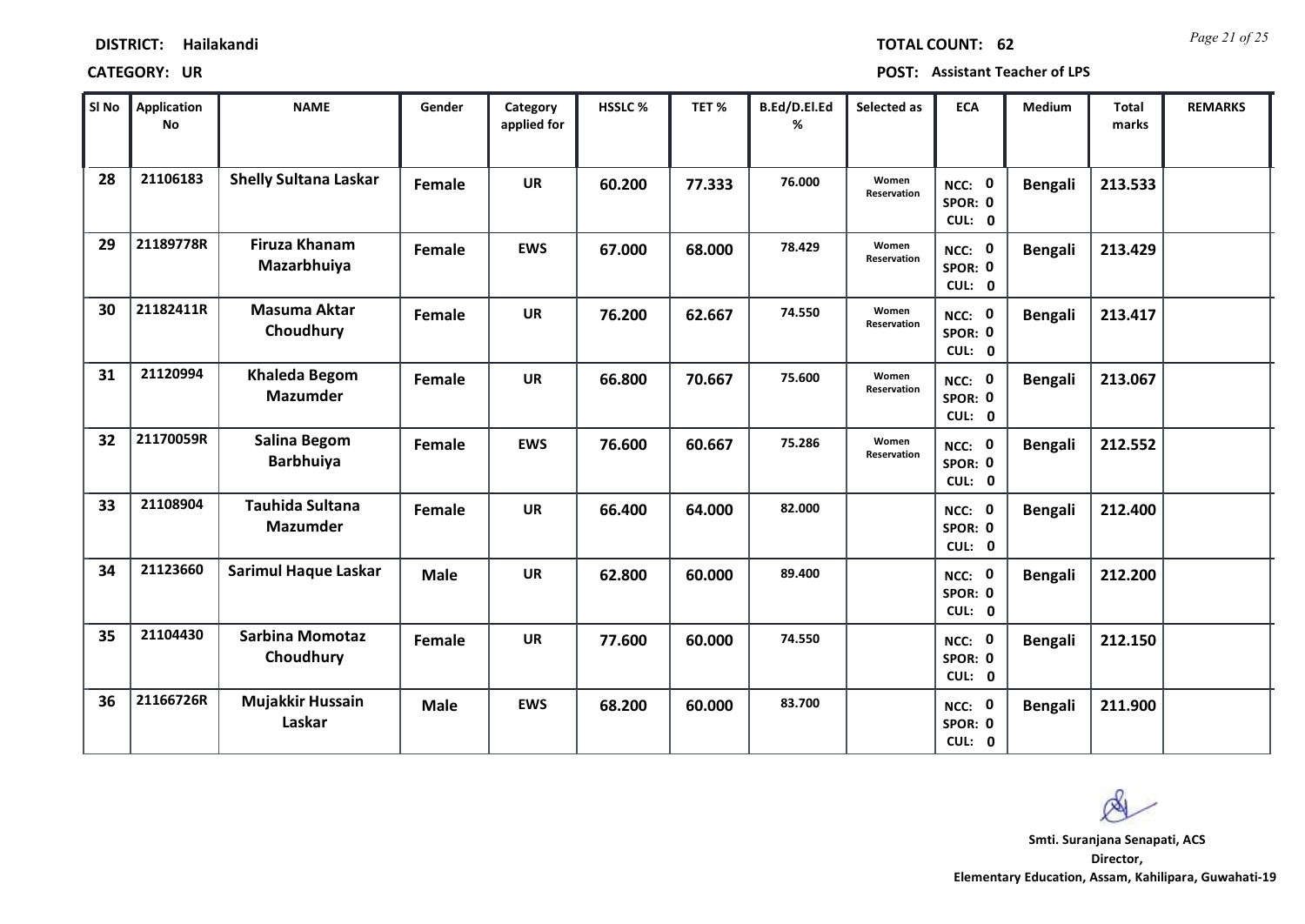*Page 22 of 25* **TOTAL COUNT: 62**

| SI No | <b>Application</b><br>No | <b>NAME</b>                               | Gender      | Category<br>applied for | HSSLC % | TET %  | B.Ed/D.El.Ed<br>% | Selected as | <b>ECA</b>                  | <b>Medium</b>  | <b>Total</b><br>marks | <b>REMARKS</b> |
|-------|--------------------------|-------------------------------------------|-------------|-------------------------|---------|--------|-------------------|-------------|-----------------------------|----------------|-----------------------|----------------|
| 37    | 21165757R                | <b>Bahar Uddin Laskar</b>                 | <b>Male</b> | <b>EWS</b>              | 77.400  | 61.333 | 73.071            |             | NCC: 0<br>SPOR: 0<br>CUL: 0 | <b>Bengali</b> | 211.805               |                |
| 38    | 21180828R                | Salina Momtaj<br><b>Barbhuiya</b>         | Female      | <b>EWS</b>              | 75.400  | 62.000 | 74.400            |             | NCC: 0<br>SPOR: 0<br>CUL: 0 | <b>Bengali</b> | 211.800               |                |
| 39    | 21170341R                | Amina Khanam Laskar                       | Female      | <b>UR</b>               | 76.600  | 60.667 | 74.500            |             | NCC: 0<br>SPOR: 0<br>CUL: 0 | <b>Bengali</b> | 211.767               |                |
| 40    | 21167700R                | Dhrubojyoti Das                           | <b>Male</b> | <b>SC</b>               | 71.200  | 67.333 | 72.800            |             | NCC: 0<br>SPOR: 0<br>CUL: 0 | <b>Bengali</b> | 211.333               |                |
| 41    | 21172450R                | <b>Shakira Khanam</b><br><b>Barbhuiya</b> | Female      | <b>EWS</b>              | 73.800  | 61.333 | 76.150            |             | NCC: 0<br>SPOR: 0<br>CUL: 0 | <b>Bengali</b> | 211.283               |                |
| 42    | 21105391                 | <b>Machuma Parvin</b><br>Laskar           | Female      | <b>UR</b>               | 65.600  | 65.333 | 79.786            |             | NCC: 0<br>SPOR: 0<br>CUL: 0 | <b>Bengali</b> | 210.719               |                |
| 43    | 21109525                 | Jayeda Begom<br>Choudhury                 | Female      | <b>EWS</b>              | 70.600  | 64.000 | 76.114            |             | NCC: 0<br>SPOR: 0<br>CUL: 0 | <b>Bengali</b> | 210.714               |                |
| 44    | 21178195R                | Anjuma Khanam<br>Choudhury                | Female      | <b>EWS</b>              | 82.400  | 60.000 | 68.000            |             | NCC: 0<br>SPOR: 0<br>CUL: 0 | <b>Bengali</b> | 210.400               |                |
| 45    | 21100638                 | <b>Riaj Ahmed</b><br>Choudhury            | <b>Male</b> | <b>UR</b>               | 58.400  | 78.667 | 73.214            |             | NCC: 0<br>SPOR: 0<br>CUL: 0 | <b>Bengali</b> | 210.281               |                |

 $\infty$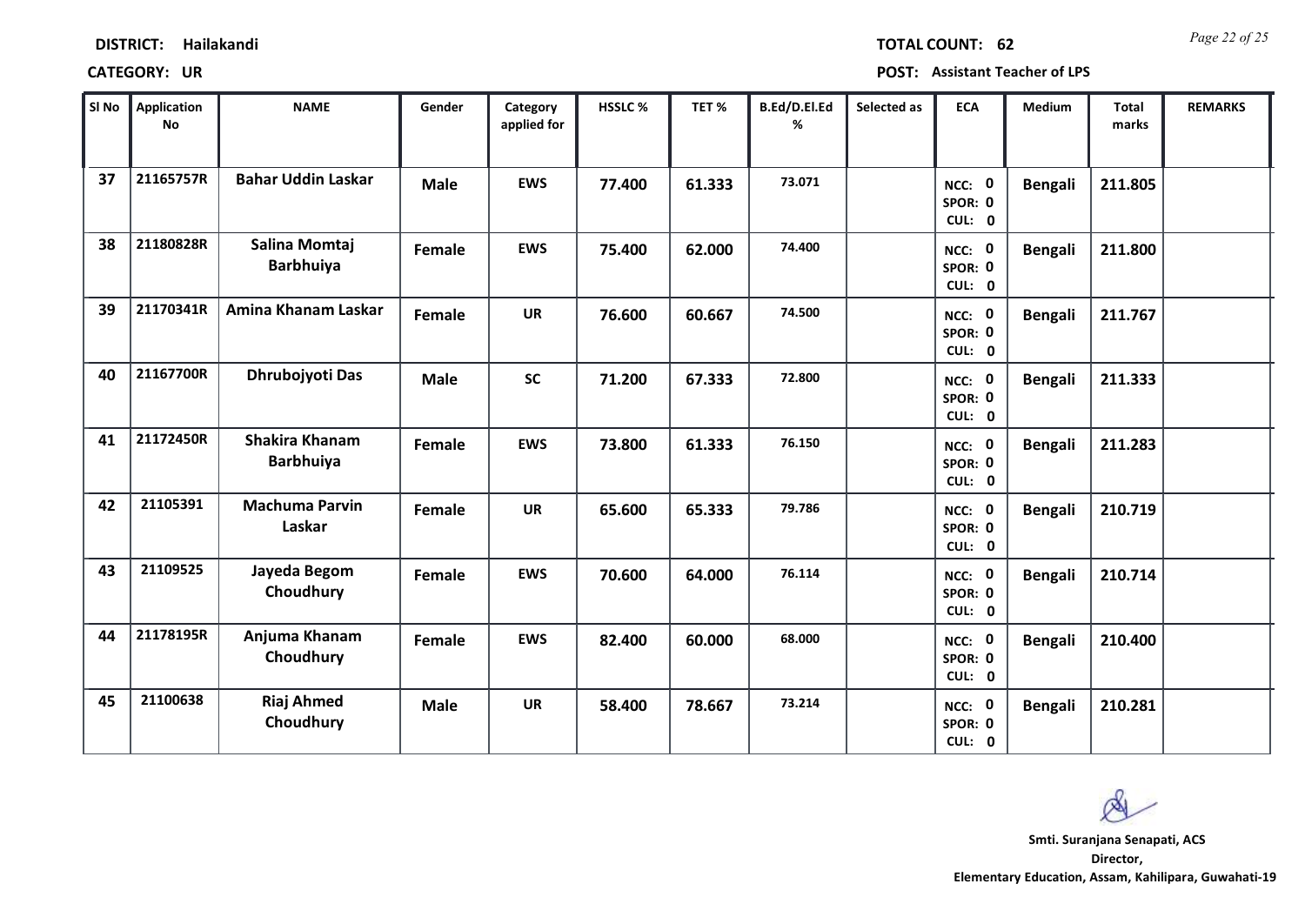*Page 23 of 25* **TOTAL COUNT: 62**

| SI No | Application<br>No | <b>NAME</b>                                      | Gender        | Category<br>applied for | <b>HSSLC%</b> | TET %  | B.Ed/D.El.Ed<br>% | Selected as | <b>ECA</b>                  | <b>Medium</b>  | Total<br>marks | <b>REMARKS</b> |
|-------|-------------------|--------------------------------------------------|---------------|-------------------------|---------------|--------|-------------------|-------------|-----------------------------|----------------|----------------|----------------|
| 46    | 21119773          | <b>Tabasum Tehrima</b><br><b>Jamim Choudhury</b> | Female        | <b>UR</b>               | 65.200        | 73.333 | 71.486            |             | NCC: 0<br>SPOR: 0<br>CUL: 0 | <b>Bengali</b> | 210.019        |                |
| 47    | 21109500          | <b>Ranjit Das</b>                                | <b>Male</b>   | <b>SC</b>               | 73.400        | 61.333 | 75.250            |             | NCC: 0<br>SPOR: 0<br>CUL: 0 | <b>Bengali</b> | 209.983        |                |
| 48    | 21118195          | <b>Panchali Deb</b>                              | Female        | <b>EWS</b>              | 76.000        | 64.667 | 69.000            |             | NCC: 0<br>SPOR: 0<br>CUL: 0 | <b>Bengali</b> | 209.667        |                |
| 49    | 21176838R         | <b>Muktadir Hussain</b><br>Laskar                | <b>Male</b>   | <b>EWS</b>              | 69.400        | 66.667 | 73.500            |             | NCC: 0<br>SPOR: 0<br>CUL: 0 | <b>Bengali</b> | 209.567        |                |
| 50    | 21107582          | <b>Biswajit Deb</b>                              | <b>Male</b>   | <b>UR</b>               | 63.200        | 61.333 | 85.000            |             | NCC: 0<br>SPOR: 0<br>CUL: 0 | <b>Bengali</b> | 209.533        |                |
| 51    | 21105875          | Afruza Khanam<br>Mazarbhuiya                     | <b>Female</b> | <b>UR</b>               | 66.200        | 72.000 | 71.314            |             | NCC: 0<br>SPOR: 0<br>CUL: 0 | <b>Bengali</b> | 209.514        |                |
| 52    | 21123641          | Dilara Khanam<br><b>Barbhuiya</b>                | Female        | <b>UR</b>               | 54.600        | 76.667 | 78.143            |             | NCC: 0<br>SPOR: 0<br>CUL: 0 | <b>Bengali</b> | 209.410        |                |
| 53    | 21118118          | Sufia Khatun<br><b>Barbhuiya</b>                 | Female        | <b>UR</b>               | 67.400        | 66.000 | 76.000            |             | NCC: 0<br>SPOR: 0<br>CUL: 0 | <b>Bengali</b> | 209.400        |                |
| 54    | 21182443R         | <b>Abu Nayez Hussain</b><br>Laskar               | <b>Male</b>   | <b>EWS</b>              | 72.400        | 60.667 | 76.000            |             | NCC: 0<br>SPOR: 0<br>CUL: 0 | <b>Bengali</b> | 209.067        |                |

Ø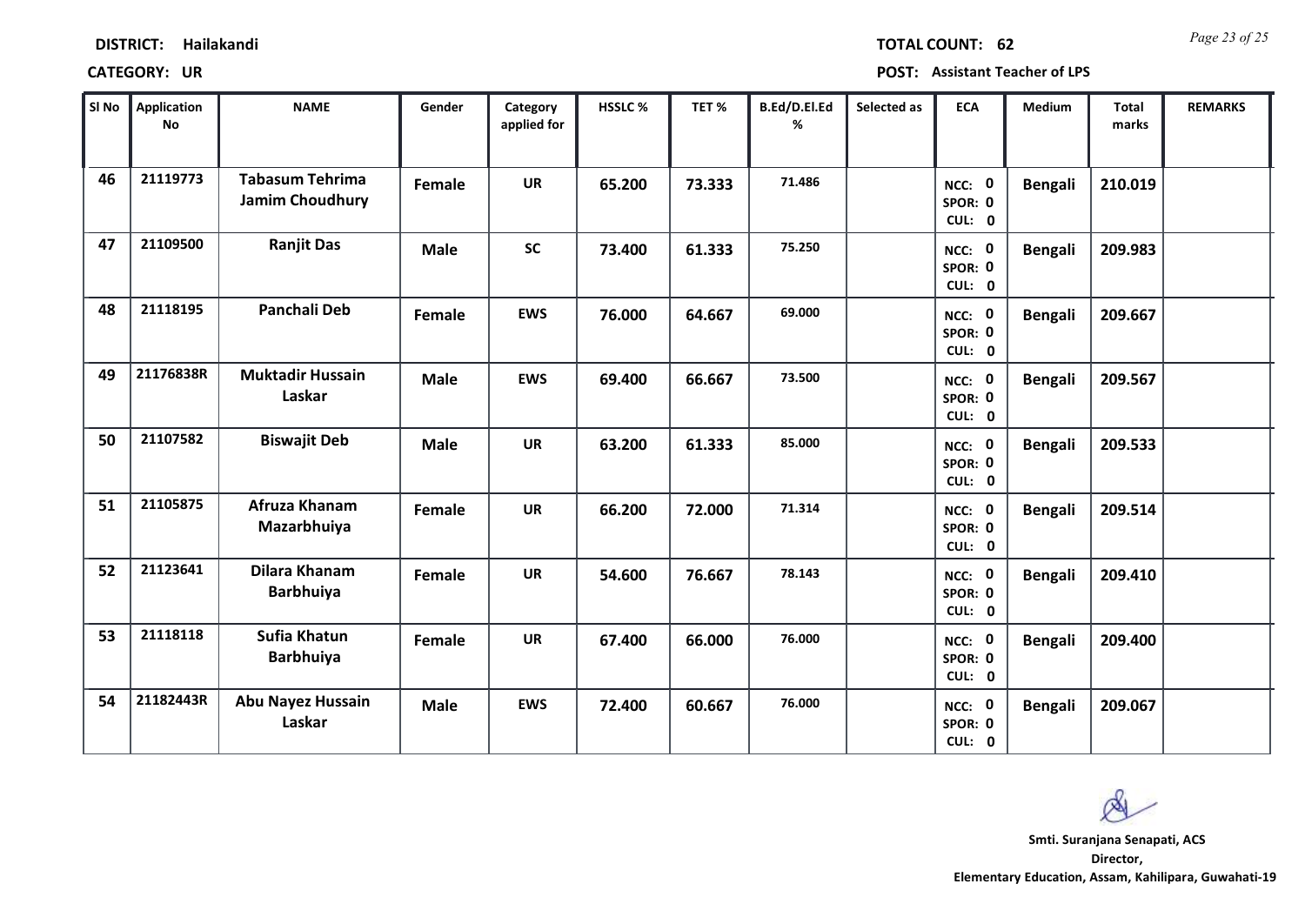| <b>DISTRICT:</b> | Hailakandi |
|------------------|------------|
|------------------|------------|

*Page 24 of 25* **TOTAL COUNT: 62**

**CATEGORY: UR POST: Assistant Teacher of LPS**

| SI No | Application<br>No | <b>NAME</b>                       | Gender      | Category<br>applied for | HSSLC% | TET%   | B.Ed/D.El.Ed<br>% | Selected as | <b>ECA</b>                  | <b>Medium</b>  | <b>Total</b><br>marks | <b>REMARKS</b>  |
|-------|-------------------|-----------------------------------|-------------|-------------------------|--------|--------|-------------------|-------------|-----------------------------|----------------|-----------------------|-----------------|
| 55    | 21167650R         | Sahida Khanam Laskar              | Female      | <b>UR</b>               | 72.800 | 60.000 | 76.100            |             | NCC: 0<br>SPOR: 0<br>CUL: 0 | <b>Bengali</b> | 208.900               |                 |
| 56    | 21104363          | Hamiduzzaman<br><b>Mazumder</b>   | <b>Male</b> | <b>EWS</b>              | 74.400 | 69.333 | 65.000            |             | NCC: 0<br>SPOR: 0<br>CUL: 0 | <b>Bengali</b> | 208.733               |                 |
| 57    | 21200224R         | Sehnaaz Kawsar<br>Choudhury       | Female      | <b>UR</b>               | 65.200 | 65.333 | 78.000            |             | NCC: 0<br>SPOR: 0<br>CUL: 0 | <b>Bengali</b> | 208.533               |                 |
| 58    | 21211536R         | Sneyha Karpur<br>Kayastha         | Female      | <b>EWS</b>              | 69.800 | 60.000 | 78.700            |             | NCC: 0<br>SPOR: 0<br>CUL: 0 | <b>Bengali</b> | 208.500               |                 |
| 59    | 21101595          | <b>Nitesh Bardia</b>              | <b>Male</b> | <b>EWS</b>              | 50.400 | 80.667 | 77.429            |             | NCC: 0<br>SPOR: 0<br>CUL: 0 | <b>Bengali</b> | 208.495               |                 |
| 60    | 21109673          | Rousonara Begum<br>Laskar         | Female      | <b>UR</b>               | 81.000 | 62.000 | 65.471            |             | NCC: 0<br>SPOR: 0<br>CUL: 0 | <b>Bengali</b> | 208.471               |                 |
| 61    | 21115040          | <b>Hanif Laskar</b>               | <b>Male</b> | <b>UR</b><br>PwD        | 75.200 | 61.333 | 71.850            |             | NCC: 0<br>SPOR: 0<br>CUL: 0 | <b>Bengali</b> | 208.383               | PwD<br>Withheld |
| 62    | 21116365          | <b>Hasina Akhtar</b><br>Choudhury | Female      | <b>UR</b>               | 60.800 | 77.333 | 70.229            |             | NCC: 0<br>SPOR: 0<br>CUL: 0 | <b>Bengali</b> | 208.362               |                 |

 $\infty$